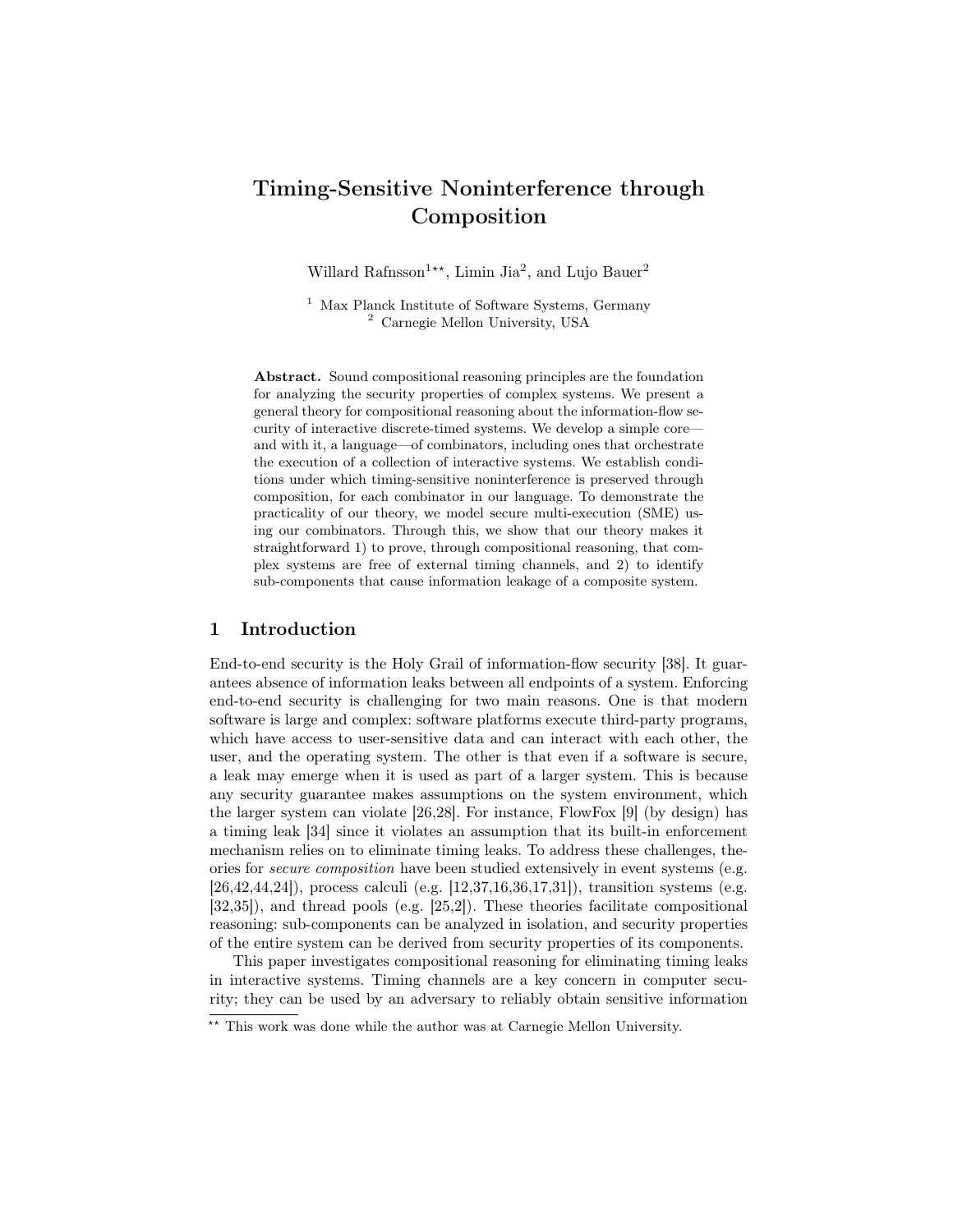[6,22,11,30], and building systems free of timing channels is a nontrivial matter. Many timing leaks are caused by the environment violating a system assumption, e.g. when the cache affects the timing behavior of an application [30,11]. Despite great interest in eliminating timing leaks [14,1,5,10,47,46], little [13] has been done towards secure composition that eliminates timing leaks.

To bridge this gap, we present a theory for secure composition of timed systems. We first define a general model of computation, with a notion of interface that simplifies compositional reasoning. For this model of computation, we formalize our security property, timing-sensitive noninterference. We develop a core of combinators for composing systems, designed to be expressive yet easy to reason about formally. With it, we implement more practical combinators, i.e. a language for building composite systems, which support reasoning about process scheduling, message routing, and state. We establish compositionality results for the core of combinators, which then translates to compositionality results for the whole language of combinators. Finally, as a case study, we implement secure multi-execution (SME) [10] (an enforcement of timing-sensitive noninterference), and its variant used by FlowFox [9] (which is timing-insensitive). This demonstrates how our formalism makes it straightforward to prove noninterference of a complex system, and to trace the insecurity of a system to faulty component(s).

Our contributions are as follows:

- We define a general system model for timed asynchronous interactive systems  $(\S 3)$  and formalize timing-sensitive noninterference for these systems  $(\S 4)$ .
- We develop a generic language of process combinators, with primitives for routing messages, maintaining state, scheduling processes, and wiring processes together arbitrarily (§ 6).
- Crucially, we identify and prove conditions under which our combinators preserve timing-sensitive noninterference under composition (§ 5).
- We demonstrate the practicality of our formalism and language by conducting case studies on secure multi-execution (SME) (§ 7).

Detailed definitions and proofs can be found in our companion technical report [33]. We begin by motivating our approach in § 2.

# 2 Motivation

A system is a whole of interacting components, which can themselves be systems. We refer to the system boundary as its interface, and what lies beyond as its environment. We reason about the behavior of a system in terms of how it interacts with its environment through its interface. Compositional reasoning is the use of compositionality results on parts to derive facts about the whole. Secure composition is the study of compositionality results stating conditions under which a secure system can be constructed from secure components. Secure composition is a crucial challenge for securing composite systems: even if all components are secure, insecurities can arise under composition. However, obtaining compositionality results is a nontrivial matter. Each definition of security makes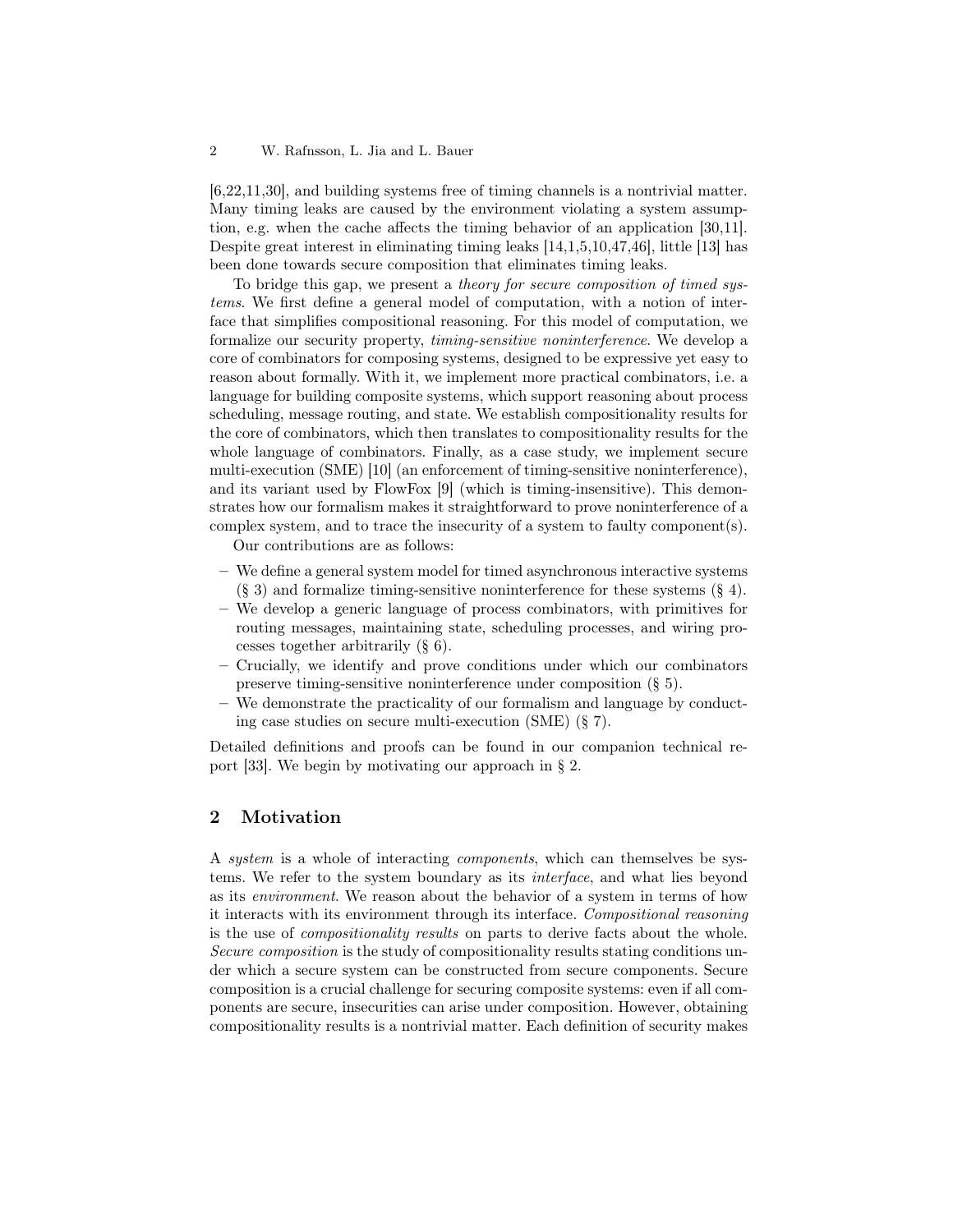assumptions on how a system is used; if a composition operator—combinator violates such an assumption, then its use may introduce a leak.

To motivate our work, we give examples of timing leaks that arise under composition, and outline challenges for secure composition of interactive systems. Timing leaks. A *timing channel*<sup>3</sup> is one through which an adversary learns sensitive information by observing the time at which observed effects occur. A timing leak is an information leak through such a channel. For instance, consider the program on the right. Here, "H" and "L" denote "high" (H,

secret) and "low" (L, public) confidentiality. Upper-case variables are shared, and we refer to these as channels. Lower-case variables

are local. We use this convention throughout the paper. The output on the public channel L is delayed as a function of the secret input channel H; by observing the timing of this event, an adversary can infer information about H. Similar to sleep, a loop on h (key-value lookup), or a branch on h where one branch takes longer to execute also leaks information.

Timing leaks from insecure composition. Timing leaks can arise as a result of composing secure systems. For instance, FlowFox [9] is a prototype of an information-flow secure browser, based on secure multi-execution (SME) [10,34]. SME is a black-box enforcement that removes insecurities (including timing leaks) in any given process. It does so by running two copies, H and L, of a given process, feeding (a copy of) H and L input to the H-copy, dropping its L output, and feeding only L input to the L-copy, and dropping its H output. Since the only source of L output (the L-copy) receives no H input, no information can leak. FlowFox implements SME on a per-event basis; inputs are queued, and the queue is serviced by first running the L-copy on the L projection of the next input, then running the H-copy on the input. Each copy finishes handling an input before passing control over to the next copy, implementing cooperative scheduling. However, while this approach prevents leaks to output values, the time at which the L-copy processes the next input depends on how long it takes for the H-copy to finish processing previous inputs. Thus, despite the process copies being run securely, and the environment just being a queue, the way the two are put together and scheduled creates a timing leak. This is illustrated by the program on

the right. This program will, upon receiving a message on H, with value  $n$ , sleep for  $n$  time units, and upon receiving a

H( x){ sleep x } L( x){ L := 42 }

message on L, output 42 to L. However, running a H and L copy of this program on a queue starting with  $(Hn L0)$  makes the time at which the L-copy produces L42 depend on the time it takes for the H-copy to react to  $\text{H}n$ —a function of n.

Secure composition & interaction: challenges. We have seen that a secure system can easily cause an information leak by being used in unexpected ways by its environment. While it is best that a secure system assumes as little as possible of its environment, such a security guarantee would be very strict, and might not be preserved under composition. The design of a theory for secure composition thus balances 1) environment assumptions, 2) security guarantee, and 3) choice

sleep H; L := 1;

 $3$  In this paper, we are only interested in *external* timing channels [39]. We will touch on internal timing channels in the related work section.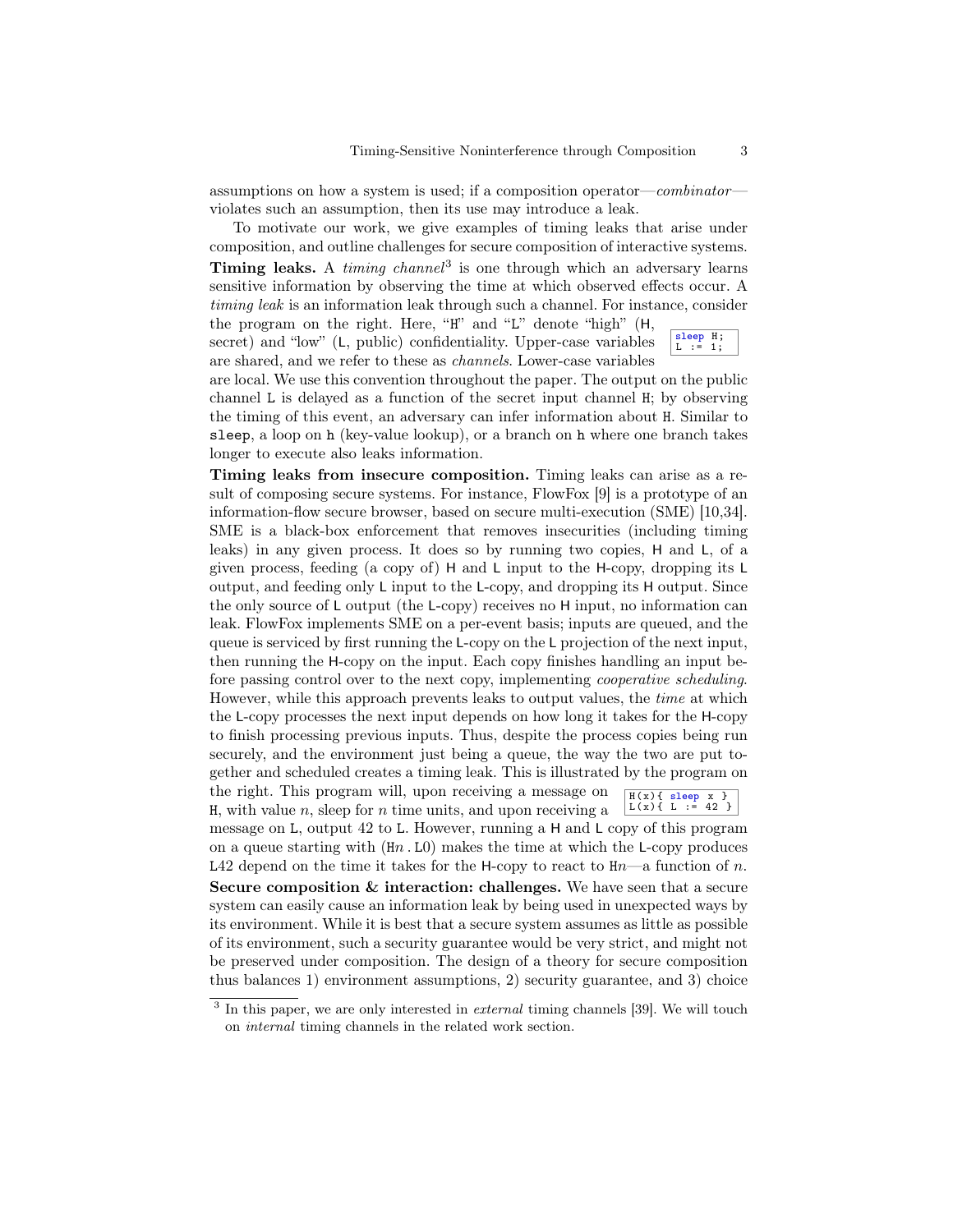of combinators; each of these factors dramatically impact the others. We outline some challenges that interaction introduces in this context.

One challenge involves the notion of environment which the security definition needs to consider. Clark and Hunt [7] showed that for deterministic programs, an environment can wlg. be considered a fixed stream of inputs. However, this does not apply to nondeterministic programs, as demonstrated by

the example on the right [7]. Here, || interleaves components nondeterministically, and 0|1 is a nondeterministic choice. The right component



outputs a secret bit H, encrypted (using XOR  $\oplus$ ) with key x, to L. The output is 0 or 1, independently of H. The left component has no L outputs. Thus both components (and the whole) are secure. Say || models hardware interleaving that is, while a priori unknown, deterministic. Then the nondeterminism in || masks a covert channel that emerges when this nondeterminism is refined [46] to that of the hardware. For instance, in interleaving right (line) 1, right 2, and left 1,  $H = H' \oplus x$  at the time of the L output, so  $H' \oplus x \oplus x = H'$  is written to L.

The main problem is that the right component does not keep its encryption key x to itself. Its environment can thus, through accident or malice, adapt input to the right component, causing the insecurity. To capture this, "animate" environments need to be considered, e.g. strategies [42]. While expressive, strategies are always ready to synchronize with a system on input and output operations. Strategies thus do not consider leaks caused by blocking communication, which can occur under composition when components are wired together directly.

Consider the program on the right. With strategies as environments, all three components are secure; the left

$$
\begin{array}{|l|l|l|}\hline h&:=&H\,;\\ \hline \text{for }b&\text{in }bits\,(h)\,\{\cr &\text{if }b\;\{\;H1\;:=\;0\;\}\cr \text{else} &\;\{H0\;:=\;0\;\}\end{array}\Rightarrow \left(\begin{array}{|l|l|}\hline \text{while }1\;\{\right.\\ x:=&H1\,;\\ L:=&1\end{array}\right)||\begin{array}{|l|l|}\hline x:=&H0\,;\\ x:=&H0\,;\\ L:=&0\end{array}\right)
$$

component interacts only on H channels, and, since a strategy always provides input on request, the other two components output an infinite sequence of L 1s and 0s respectively. However, when composed with  $\gg$ , which wires its components in a synchronous pipe (i.e. any right-hand side global variable read blocks until the left-hand side writes to said variable, and vice versa), the first L output is 0 only if the bitwise representation of h contains 0.

Our assumptions. Considering systems which assume that their environment is always ready to synchronize, but which do not guarantee the same, is an incongruous basis for a theory of secure interaction. We therefore adopt an asynchronous model of interaction in our theory. We assume systems can always receive any input (making them *input total* [26,23]), and always take a step (which may produce an output message). Our timing-sensitive noninterference assumes the same of the environment. This approach strikes a good balance; since interaction is nonblocking, composing components will not introduce adverse behavior. This enables rich forms of composition, and at the same time yields a clean, not too strict, notion of timing-sensitive noninterference.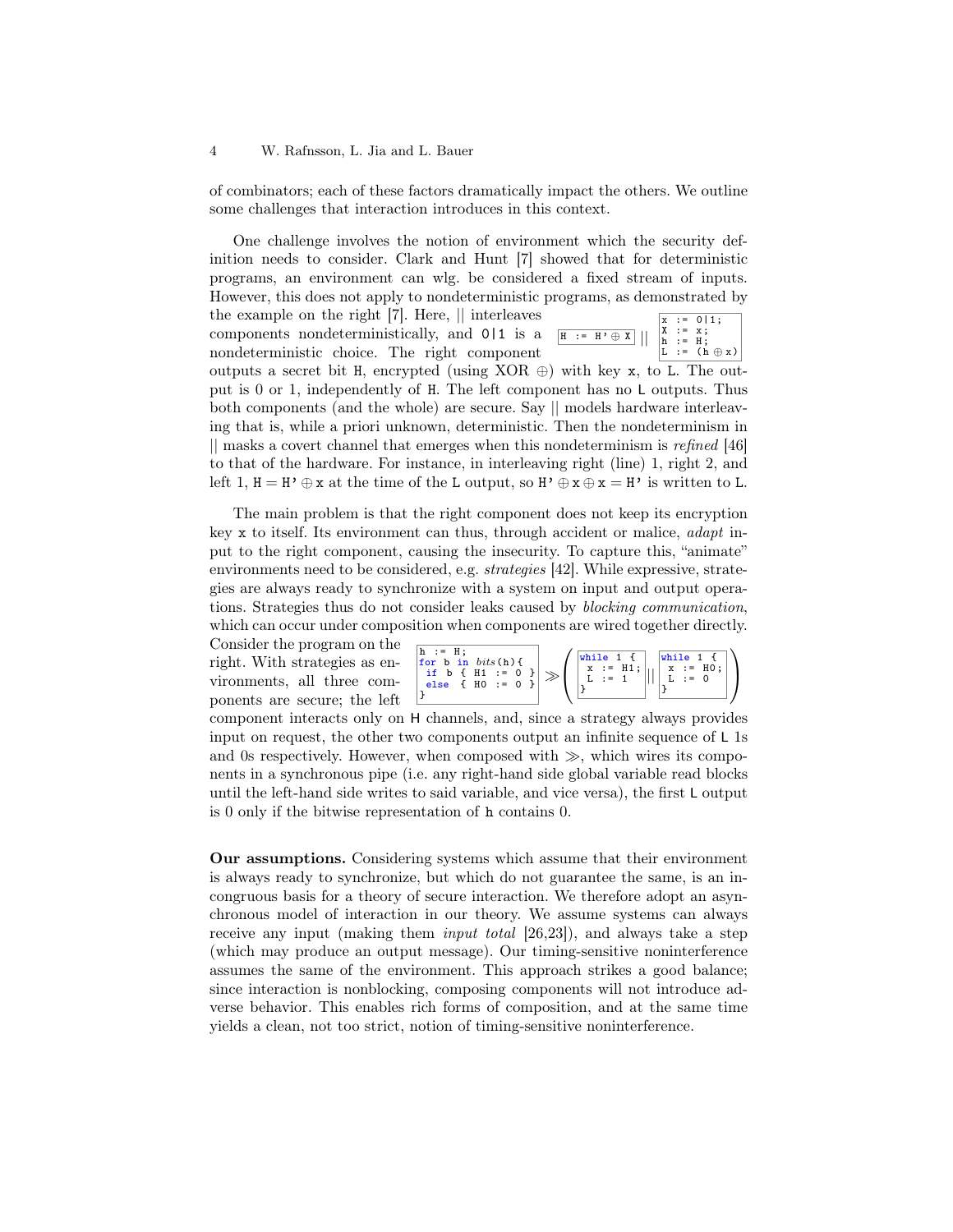### 3 System model

We begin by presenting our system model, the constraints we impose on it for reasoning about interaction, and our model of time.

Process domain. We consider a model of computation for processes which interact with their environment (e.g. other processes) by receiving input or producing output. We formalize this as a pair of relations, one specifying which inputs the process can receive, the other which outputs it can produce. Let  $p$ range over processes. For  $p = \langle \mathcal{R}_I, \mathcal{R}_0 \rangle$ , p can produce output o and become p' iff  $\langle o, p' \rangle \in \mathcal{R}_0$ , and p can receive input i and become p' iff  $\langle i, p' \rangle \in \mathcal{R}_1$ .

We write *Proc I O* to denote the semantic domain of processes that take inputs of type  $I$  and produce outputs of type  $O$ . We define this set as the greatest fixpoint of the following equation:

*Proc I O* = 
$$
\mathcal{P}(I \times (Proc I O)) \times \mathcal{P}(O \times (Proc I O))
$$

We take the greatest fixpoint because we wish to reason about the security of processes that possibly run forever. This coalgebraic [18] approach is inspired by the interaction trees of Zanarini et al. [45]. As demonstrated below, this approach is just another way to define a labeled transition system. In contrast to more standard transition system definitions, our approach is less cumbersome since we do not need explicitly named states.

Example 1: Let  $p_0 \in (Proc\ ()\ Bool)$  be defined as the greatest fixpoint of the following equations. False ()<br>پمبر

$$
p_0 = \langle \{ \langle O, p_1 \rangle \}, \{ \langle \texttt{False}, p_0 \rangle \} \rangle \quad p_1 = \langle \{ \langle O, p_1 \rangle \}, \{ \langle \texttt{True}, p_0 \rangle \} \rangle \quad \text{where}
$$

This process outputs a Boolean indicating whether it has received a unit input since its last actuation. The graph describes this behavior; straight arrows are outputs, and wavy arrows are inputs.  $\Delta$ 

Example 2: Let  $M = \mathbb{C} \times \mathbb{N}$  be the set of messages.  $\mathbb C$  is the set of channels. Let c range over  $\mathbb{C}$ , cn abbreviate  $\langle c, n \rangle$  (message on c carrying n), and m range over M. Proc M (Maybe M) is the set of message-passing processes. These can receive a message, or take a step whilst sending a message (Just m) or not (Nothing).  $\Delta$ 

Example 3: Let  $p, e, x, \mu$  range over programs, expressions, variables X, memories  $(\mathbb{C} \cup \mathbb{X}) \to \mathbb{N}$  respectively. We give the semantics of our example programs as message-passing processes denotationally as the greatest fixpoint of  $[\cdot]_{\mu_0}$ , where img( $\mu_0$ ) = {0} and  $[\![p]\!]_\mu = \langle I \mu \rho, 0 \mu \rho \rangle$ . Here, I  $\mu \rho = {\langle \langle cn, [\![p]\!]_{\mu[c \mapsto n]} \rangle | cn \in M}$ , and O is given in full in TR [33]. A sample of its definition:

$$
0 \mu (c := e; p) = \{ \langle \text{Just } c\mu(e), [\![p]\!]_{\mu[c \mapsto \mu(e)]} \} \qquad 0 \mu (\text{skip}; p) = \{ \langle \text{Nothing}, [\![p]\!]_{\mu} \} \}
$$

0 
$$
\mu
$$
 (sleep *e*; *p*) = ( $\mu$ (*e*) = 0) ? { $\{\text{Nothing}, [\![p]\!]_\mu\}$  : { $\{\text{Nothing}, [\![\text{sleep}(\mu(e) - 1); p]\!]_\mu\}$ } Inputs update memory without stepping the program, and each step produces

output Nothing except in the global variable assignment case.  $\Delta$ 

Process behavior. We reason about the behavior of a process strictly in terms of its inputs and outputs. Process inputs and outputs thus constitute its interface to its environment. Let  $p = \langle \mathcal{R}_{I}, \mathcal{R}_{0} \rangle$ . We write  $p \stackrel{o}{\longrightarrow} p'$  iff  $\langle o, p' \rangle \in \mathcal{R}_{0}$ , and  $p \stackrel{i}{\leadsto} p'$ iff  $\langle i, p' \rangle \in \mathcal{R}_{I}$ . We write  $p \stackrel{o}{\longrightarrow}$  iff  $\exists p' \cdot p \stackrel{o}{\longrightarrow} p'$ , and  $p \stackrel{i}{\leadsto}$  iff  $\exists p' \cdot p \stackrel{i}{\leadsto} p'$ .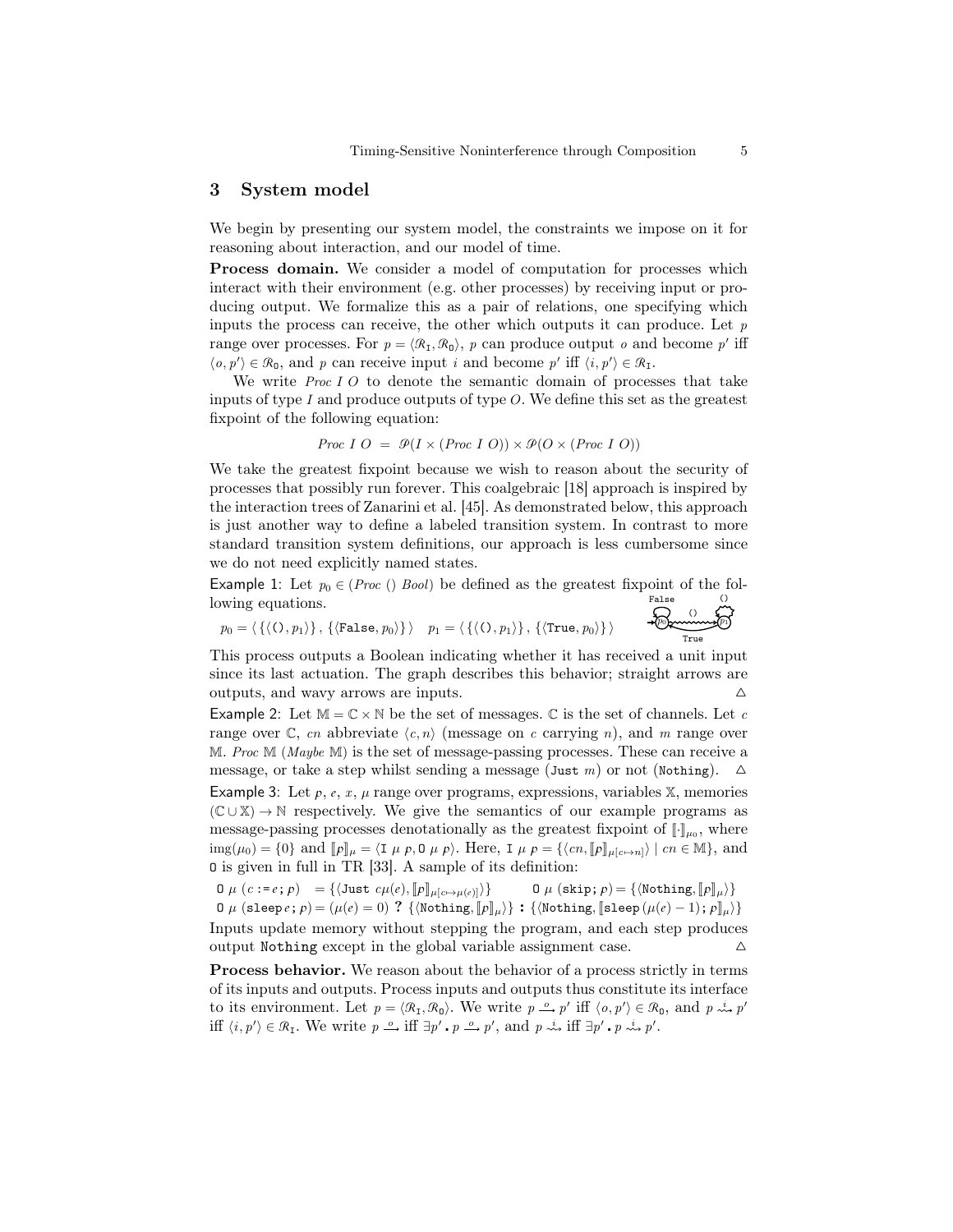Example: Process  $p_0$  from Example 1 is the least process satisfying  $p_0 \stackrel{(1)}{\rightsquigarrow} p_1$ ,  $p_0 \xrightarrow{\text{False}} p_0, p_1 \xrightarrow{\text{()}} p_1, \text{ and } p_1 \xrightarrow{\text{True}} p_0.$ 

A process thus defines a labeled transition system with input-output effects as labels. We define  $Eff I O$ , the set of *I*-input and *O*-output effects, as follows. Eff  $I O = (\{? \} \times I) \cup (\{? \} \times O).$ 

Let e range over effects. We write  $i$ , to as shorthand for  $\langle 2, i \rangle$ ,  $\langle 1, o \rangle$  respectively. The transition relation  $(\rightarrow)$  is then:  $p \stackrel{?i}{\longrightarrow} p'$  iff  $p \stackrel{i}{\longrightarrow} p'$ , and  $p \stackrel{!o}{\longrightarrow} p'$  iff  $p \stackrel{o}{\longrightarrow} p'$ .

We consider the sequences of effects performed by a process. Let  $t$  range over traces, i.e. finite words, and s range over streams, i.e. infinite words. Let  $\epsilon$  denote the empty word, and "." concatenation. Let  $S^*$  and  $S^{\omega}$  be the set of finite and infinite words over set S. For each p, let  $p \stackrel{\epsilon}{\longrightarrow} p$ , let  $p \stackrel{e.t}{\longrightarrow} p''$  iff  $\exists p' \cdot p \stackrel{e}{\longrightarrow} p' \stackrel{t}{\longrightarrow} p''$ , and let  $p \stackrel{t}{\longrightarrow}$  iff  $\exists p' \cdot p \stackrel{t}{\longrightarrow} p'$ . Likewise,  $p \stackrel{e.s.}{\longrightarrow}$  iff  $\exists p' \cdot p \stackrel{e}{\longrightarrow} p' \stackrel{s}{\longrightarrow} \emptyset$ .

Example: For  $p_0$  from Example 1, we have  $p_0 \stackrel{\text{[False}}{\longrightarrow} p_0 \stackrel{?(0)}{\longrightarrow} p_1 \stackrel{?(1)}{\longrightarrow} p_1 \stackrel{\text{!True}}{\longrightarrow} p_0$ . Let  $t =$  !False . ?() . ?() . !True. Then  $p_0 \stackrel{t}{\longrightarrow}$ , and  $p_0 \stackrel{t}{\longrightarrow}$  $\omega$ .

Interactive processes. Since we are interested in the interaction of processes, the model of interaction that we consider is of central importance. Ours has two properties. The first property is that processes are productive: they can always produce output. This is intuitive, since outputs represent work performed by the process, and the processes that we consider can always perform work (this is similar to e.g. weakly time alive in tSPA [13]). The second property is that processes are input total [27] (a.k.a. input enabled [23]): processes can always receive any input. This makes communication asynchronous, which simplifies compositional reasoning [26,44] since processes cannot block their environment. This assumption is typically achieved by queuing input or by buffering channels.

Definition 1 (interactive process):  $p$  is *interactive* iff

| 1. $\exists o \cdot \exists p' \cdot p \stackrel{o}{\longrightarrow} p' \wedge p'$ is interactive. | (productive)             |
|----------------------------------------------------------------------------------------------------|--------------------------|
| 2. $\forall i \cdot \exists p' \cdot p \stackrel{i}{\leadsto} p' \wedge p'$ is interactive.        | (input total) $\Diamond$ |

An interactive process can always take action, and always accept any input. Interaction between an interactive process and its environment thus never blocks or stops; to reason about such behavior, it must be modeled, making its effect e.g. on timing explicit. We define *IProc I O*, the set of interactive *Proc I O*, as

*IProc I O* = 
$$
\{p \in Proc \mid O \mid p \text{ is interactive}\}.
$$

Example: For  $p_0$  from Example 1,  $p_0 \in (IProc\text{() }Bool)$ , i.e.  $p_0$  is interactive. If we remove a transition from  $p_0$ , the resulting process will not be interactive. For instance, removing  $p_1 \stackrel{\text{O}}{\longrightarrow} p_1$  yields a process that is not input total, as it cannot receive more than one () between actuations.  $\Delta$ 

**Timing.** We use a *discrete* model of time and conflate transitions with time similar to prior work (e.g.  $[13,5,10,20]$ ). Our formalism times the *work* performed by a process, which is producing output, since systems receive input asynchronously. As a result, outputs are timed, and inputs are untimed. Each output takes one unit of time, and inputs arrive at units of time by arriving between outputs.

Example: For  $p_0$  from Example 1, in  $p_0$  False,  $p_0 \stackrel{(1)}{\sim} p_1 \stackrel{(1)}{\sim} p_1 \stackrel{\text{True}}{\sim} p_0$ , the process performed two time units of work (one per output). Between the outputs, the environment provided two inputs without the process itself performing work.  $\Delta$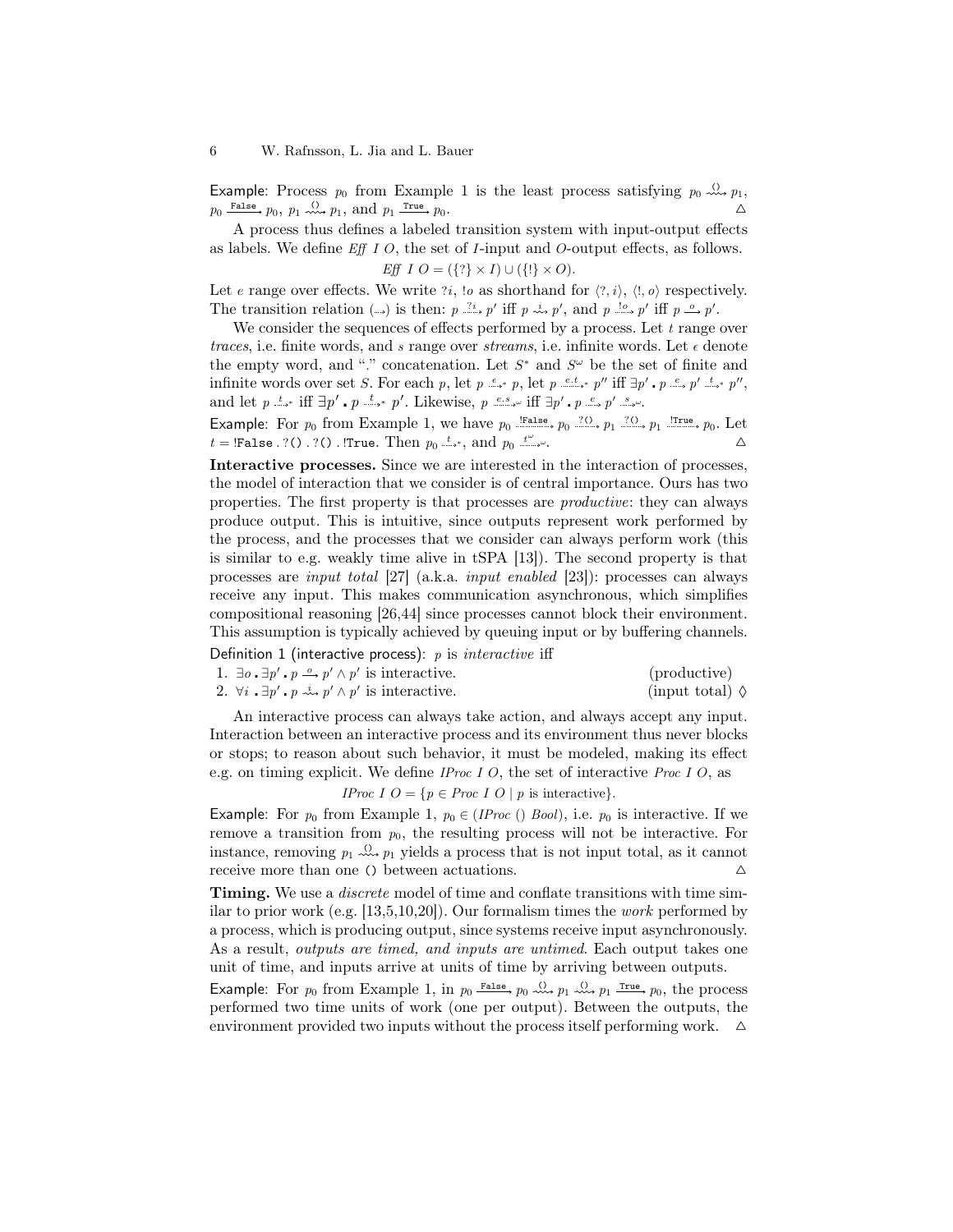To motivate this timing model, consider an operating system process  $p$ , waiting to be scheduled. While  $p$  is idle, another process can write to  $p$ 's memory, thus delivering an input to  $p.$   $p$  performed no work in receiving it; however, the writing process (and thus the computer) performs work producing said input and thus the passing of time in this exchange is accounted for in the actions of processes. This model of time makes explicit, in the transition history of the whole system, the time that passes while processes wait. This simplifies reasoning.

Our work makes no restriction on how fine the discretization of time is; it can be chosen as fine as needed when a process is being modeled (e.g. to a constant factor of the motherboard clock frequency).

### 4 Security definition

Based on a notion of attacker observation, we formalize absence of attacks as a semantic security property: timing-sensitive noninterference.

Threat model. We consider an attacker which observes public process inputs and outputs, as well as how much time passes between their occurrence. We assume that the attacker knows how the process is defined. Our goal is to facilitate building processes that preserve confidentitality: an attacker that interacts with such a process through its interface learns nothing about inputs to the process that the attacker is not allowed to know.

Observables. We formalize what each *principal* is allowed to know by means of a security lattice denoted  $\langle \mathcal{L}, \square \rangle$ , where L is a set,  $(\square) \subseteq \mathcal{L} \times \mathcal{L}$  is a partial order relation over L, and every pair of elements  $\ell$  and  $\ell'$  in L have a least upper bound  $\ell \sqcup \ell'$  and greatest lower bound  $\ell \sqcap \ell'$ . Any principal, including the attacker, is assumed to be associated with an element of  $\mathcal{L}$ , and  $(\sqsubseteq)$  expresses the relative privileges of principals. Information from a principal may only flow to more privileged principals (i.e. only upwards in the security lattice). We refer to elements of  $\mathcal L$  as security levels, expressing levels of confidentiality. In examples, we use a two-point lattice  $\langle \mathcal{L}_{\text{LH}}, \underline{\square} \rangle$ , where  $\mathcal{L}_{\text{LH}} = {\text{L}, \text{H}}$  and  $(\underline{\square}) = {\text{L}, \text{L}, \langle \text{L}, \text{H} \rangle, \langle \text{H}, \text{H} \rangle}.$ 

We express what each principal observes in inputs and outputs by defining, for each principal, which values are observably equivalent. To identify values that are unobservable to a principal, we introduce a distinguished value • which we assume is not an element of any value space. Any value observably equivalent to • is considered unobservable. Let  $V_{\bullet} = V \cup \{\bullet\}$ , and let  $v_{\bullet}$  range over  $V_{\bullet}$ . Let  $Eq_{\bullet}$  V be the set of equivalence relations over  $V_{\bullet}$ .

Definition 2:  $\mathcal{R}: \mathcal{L} \to Eq_{\bullet}V$  is an *L*-equivalence over V iff  $\forall \ell, \ell' \cdot \ell \sqsubseteq \ell' \Longrightarrow \mathcal{R}_{\ell'} \subseteq \mathcal{R}_{\ell}$ . We say  $v_{\bullet}$  is  $\ell$ -R-equivalent with  $v'_{\bullet}$  iff  $\langle v_{\bullet}, v'_{\bullet} \rangle \in \mathcal{R}_{\ell}$ .

We define the set  $\mathit{ObsEq}\ \mathcal{L}\ V$  of  $\mathcal{L}\text{-equivalences over}\ V$  as

ObsEq  $\mathcal{L} V = \{ \mathcal{R} : \mathcal{L} \to Eq_{\bullet} V \mid \mathcal{R} \text{ is an } \mathcal{L}\text{-equivalence over } V \}.$ 

We will consider different  $\mathcal{L}\text{-equivalences over the same set }V$  at the same time; when L is clear from the context, we let  $(\leq), (\leq)$ , and  $(\leq)$  range over ObsEq L V. Example 4: For  $p_0$  from Example 1, say L observes the Boolean outputs, but does not observe the inputs. We capture this as  $\mathcal{L}_{HL}$ -equivalences as follows.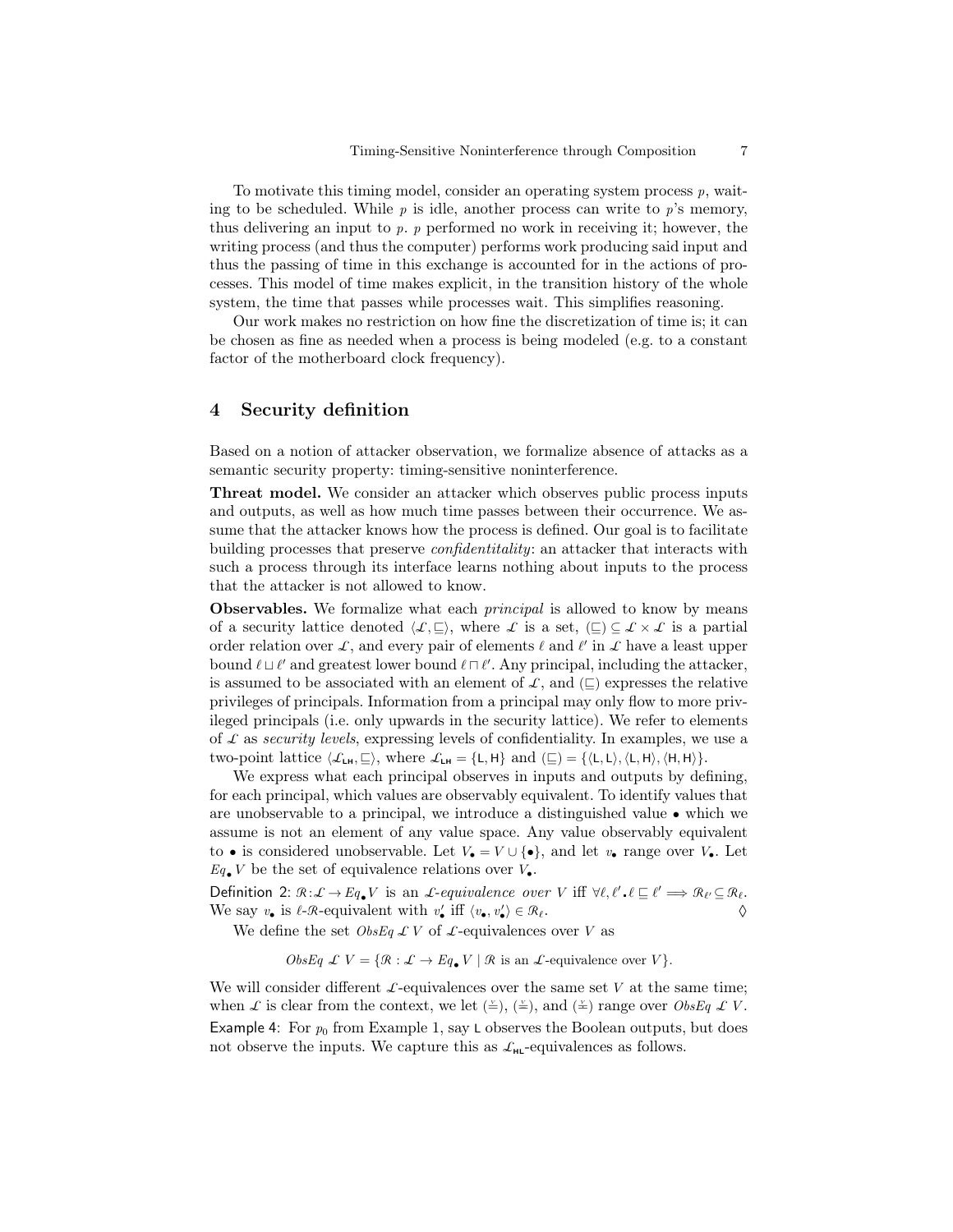$$
\begin{array}{ll} (\stackrel{\scriptscriptstyle{(1)}}{=}\;H) = \{\langle\langle\,0\,,\langle\,\rangle\rangle,\langle\bullet,\bullet\rangle\} & (\stackrel{\scriptscriptstyle{(2)}}{=}\;L) = (\stackrel{\scriptscriptstyle{(2)}}{=}\;H) \cup \{\langle\,0\,,\bullet\rangle,\langle\bullet,\langle\,\rangle\rangle\} \\ (\stackrel{\scriptscriptstyle{(3)}}{=}\;H) = (\stackrel{\scriptscriptstyle{(3)}}{=}\;L) = \{\langle \text{True},\text{True}\rangle,\langle\text{False},\text{False}\rangle,\langle\bullet,\bullet\rangle\} \end{array}
$$

Since ()  $\triangleq_{\mathsf{L}} \bullet$ , L cannot distinguish () from  $\bullet$ , making presence of input to  $p_0$ unobservable to L. The H principal, however, can distinguish all values.  $\triangle$ Example 5: Revisiting Example 2, assume a mapping from channels to security levels lev :  $\mathbb{C} \to \mathcal{L}$ . We express that an  $\ell$ -observer observes messages over  $(\sqsubseteq \ell)$ channels, using the following projection function  $\text{obs}: \mathcal{L} \to \mathbb{M} \to \text{Maybe } \mathbb{M}.$ 

obs $_{\ell}$  cn = lev(c)  $\subseteq \ell$  ? Just cn : Nothing

We define two messages to be  $\ell$ -equivalent iff what an  $\ell$ -observer observes in them is the same. That is, for all  $\ell$ ,  $(\equiv_{\ell})$  is the least equivalence relation satisfying

$$
m \stackrel{\scriptscriptstyle{\times}}{=} \ell m'
$$
 iff  $(\text{obs}_{\ell} m) = (\text{obs}_{\ell} m')$   $m \stackrel{\scriptscriptstyle{\times}}{=} \ell \bullet$  iff  $(\text{obs}_{\ell} m) = \text{Nothing}$ 

Since (obs<sub>L</sub> m) = Nothing for messages on H channels,  $m \stackrel{\ast}{=}$ **.** •, meaning L will not Since ( $\cos \theta$ ,  $m$ ) = Nothing for messages on  $\theta$  channels,  $m = \theta$ , meaning L win not observe the presence of such inputs. We let  $\dot{V} = V \cdot =$  Maybe V, and let  $\dot{v}$  range observe the presence of such inputs. We fet  $v = v = maybe v$ , and let<br>over  $\dot{V}$ . Let eqmaybe( $L, \dot{v}$ ) be the least equivalence relation ( $\dot{v}$ ) satisfying

 $(\text{Just } v) \stackrel{\cdot}{=}_{\ell} (\text{Just } v') \text{ iff } v \stackrel{\scriptscriptstyle{\vee}}{=}_{\ell} v' \quad (\text{Just } v) \stackrel{\scriptscriptstyle{\vee}}{=}_{\ell} \bullet \text{ iff } v \stackrel{\scriptscriptstyle{\vee}}{=}_{\ell} \bullet \text{ Nothing } \stackrel{\scriptscriptstyle{\vee}}{=}_{\ell} \bullet \text{ iff } \ell \notin L.$ 

L is the set of principals that can distinguish Nothing from unobservable Just  $v$ . We compare outputs with  $(\frac{2}{m})$  = eqmaybe( $\emptyset$ ,  $\equiv$ ).  $\Delta$ 

Noninterference. An interactive process is noninterfering iff unobservable input does not interfere with observable output. An attacker observing public effects of such a process thus cannot infer any knowledge of its secret inputs. To motivate our formalization of noninterference, consider the set of streams a process can perform. Each time the process performs an effect, this set shrinks to the set of streams prefixed by the effects that the process has performed so far. To violate noninterference, a process must receive secret input which render some public behavior impossible. Our formalization stipulates that a process can, through its own actions, avoid states where it can be influenced by its environment in this manner. We achieve this by requiring that, at any point of the execution, secret input can be inserted, changed or removed, without affecting the ability of the process to perform a given stream of observable effects.

Definition 3:  $\mathcal{R} \subseteq (Eff \, I \, O)^{\omega} \times (IProc \, I \, O)$  is an  $\ell$ -( $\stackrel{\perp}{=}$ )- $\stackrel{\sim}{=}$ )-simulation iff

- 1.  $\forall \langle ?i \, . \, s, p \rangle \in \mathcal{R} \cdot i \stackrel{\perp}{\Rightarrow} \bullet \implies \langle s, p \rangle \in \mathcal{R}$ .
- 2.  $\forall \langle s, p \rangle \in \mathcal{R} \cdot \forall i \equiv_{\ell} \bullet \cdot \exists p' \cdot p \stackrel{i}{\leadsto} p' \wedge \langle s, p' \rangle \in \mathcal{R}$ .
- 3.  $\forall \langle ?i \, . \, s, p \rangle \in \mathcal{R}$  .  $\forall i' \stackrel{\perp}{=} \ell \, i \, . \exists p' \cdot p \stackrel{i'}{\leadsto} p' \wedge \langle s, p' \rangle \in \mathcal{R}$ .
- 4.  $\forall \langle \exists o \cdot \exists o \in \emptyset \bullet \exists o' \exists \ell \ o \bullet \exists p' \bullet p' \land \langle s, p' \rangle \in \mathcal{R}.$

 $p \ell$ -( $\stackrel{\text{{\tiny (}}{\text{{\tiny \triangle}}} )}{}$ -( $\stackrel{\text{{\tiny (}}{\text{{\tiny \triangle}}} )}{}$ -simulates s, written s  $\langle \stackrel{\text{{\tiny \triangle}}} {=} \stackrel{\text{{\tiny \triangle} }}{=} \ell$ , iff  $\langle s, p \rangle$  is in some  $\ell$ -( $\stackrel{\text{{\tiny \triangle} }}{=}$ )-( $\stackrel{\text{{\tiny \triangle} }}{=}$ )-simulation.

Definition 4 (noninterfering p): p is  $(\frac{1}{2})$ - $(\frac{2}{2})$ -noninterfering, written  $p \in \text{NI}(\frac{1}{2}, \frac{2}{2})$ , iff  $\forall \ell \cdot \forall s \cdot p \stackrel{s}{\longrightarrow} \implies s \in \equiv^{\circ}e$  $p.$   $\diamond$ 

This coinductive definition requires that, for each  $\ell$ , and for each stream s that p can perform, p must  $\ell$ -simulate s (Definition 3). For p to  $\ell$ -simulate s, p needs to satisfy four conditions. Pt. 1 and 2 deal with unobservable input (and are therefore vacuously true when I has no values unobservable to  $\ell$ ). Pt. 1 states that if  $s = ?i$ . s', the presence of i in s is not required for p to be able to simulate s. Similarly, Pt. 2 states that the absence of i is not required either. Pt. 3 and 4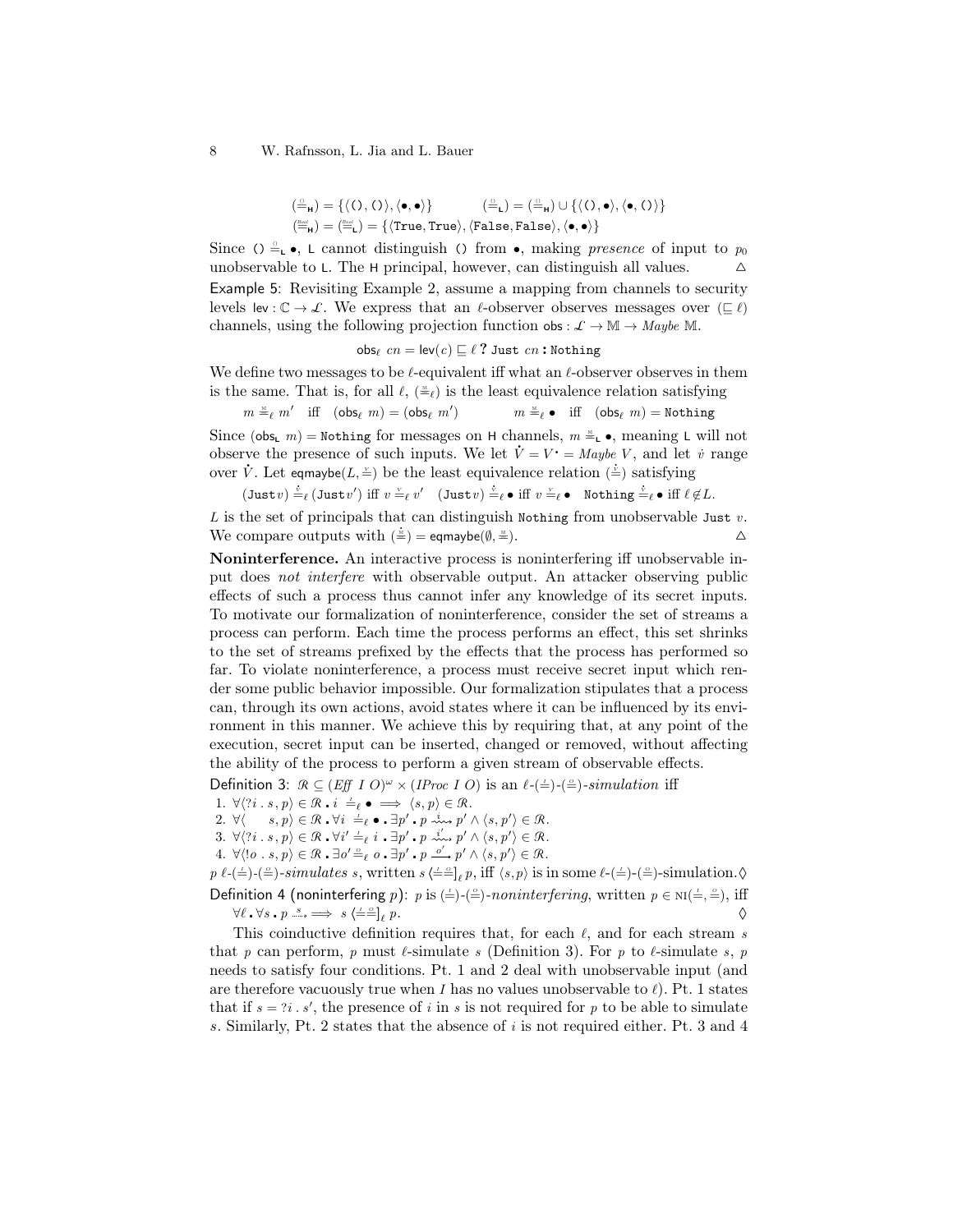deal with observable as well as unobservable effects. Pt. 3 states that if  $s = ?i \cdot s'$ , p must simulate s' after any  $i' \neq i$  has been inserted into p, i.e. unobservably changing the next input will not prevent the process from simulating the rest. Finally, Pt. 4 states that if  $s = 0.5$ , p must be capable of producing some  $o' \triangleq_{\ell} o$ and subsequently simulate  $s'$ .

This definition is  $t$ *iming-sensitive*;  $p$  must be able to simulate  $s$  without inserting, observably changing, or deleting output, or any observable input. Thus, p must be able to preserve the timing of public effects in s.

Example: The top four programs on the right violate NI.  $\llbracket p_{\mathbb{E}} \rrbracket_{\mu_0} = p$  has an explicit flow. Assume  $p \in \text{NI}(\frac{m}{\epsilon}, \frac{k}{m})$ , with  $(\frac{m}{\epsilon})$  and  $(\frac{k}{m})$  as defined in Exam $p \in M$ ,  $\binom{n}{2}$  and  $\binom{n}{2}$  as defined in Example 5. Let  $s = !$  Just L0. (Wothing)<sup> $\omega$ </sup>. Since  $p \stackrel{s}{\Rightarrow}$ ,  $s \left(\frac{\omega}{n}\right)$  p must hold. So there must exist a L- $(\stackrel{\text{*}}{=})-\text{simulation}$ R for which  $\langle s, p \rangle \in \mathcal{R}$ . By Definition 3 Pt. 2, since  $?H1 \triangleq_{\mathsf{L}} \bullet$ ,  $\langle s, p' \rangle \in \mathcal{R}$  where  $p \stackrel{?H1}{\sim \cdots} p'$ . However,  $\boxed{\begin{array}{ccc} \text{L} & \text{:=} & \text{H} \end{array}} = p_{\text{E}}$ if H {L := 1} {L := 0} =  $p_1$ if H {L := 1} =  $p_P$ sleep H; L  $:= 1$  =  $p_T$  $\sqrt{\frac{\text{skip}}{p}} = p_1$ sleep 100; L := 1 =  $p_2$ 

Just L1  $\neq$ , Just L0, is the only output p' can perform, so R violates Pt. 4, con- $\text{tradicting } s \stackrel{\text{def}}{=} \prod_{\text{L}} p.$  Thus  $p \notin \text{N}(\stackrel{\text{def}}{=} \prod_{\text{L}} p_1 | \mu_0 \text{ has an *implicit flow*; the proof that it includes  $\mu$  to  $\mu$ .$ it violates ni is nearly identical.  $[\![p_{\mathbb{P}}]\!]_{\mu_0}$  has a progress leak.  $[\![p_{\mathbb{P}}]\!]_{\mu_0}$  can perform  $s = (\text{Notating})^{\omega}; \text{ if } \text{and } \text{is inserted}, \text{[[}P_{\text{F}}\text{]]}_{\mu_0} \text{ has a } P_{\text{F}} \text{ systemed} \text{ with } \text{F}_{\text{F}} \text{ and } \text{F}_{\mu_0} \text{ with } \text{F}_{\mu_0} \text{ with } \text{F}_{\mu_0} \text{ with } \text{F}_{\mu_0} \text{ with } \text{F}_{\mu_0} \text{ with } \text{F}_{\mu_0} \text{ with } \text{F}_{\mu_0} \text{ with } \text{F}_{\mu_0} \text{ with } \text{F}_{\mu_0} \$  $[\![p_T]\!]_{\mu_0}$  has a timing leak. Let  $s =$  Nothing. Just P1. (Nothing)<sup> $\omega$ </sup>.  $[\![p_T]\!]_{\mu_0}$  can perform s. However, inserting ?H42 delays !Just P1.

The last two programs satisfy  $N!$ . Let  $p = [p_1]_{\mu_0}$ , let s such that  $p^{-s}$ , and  $(\alpha)$  be an element in Example 5. We show that  $\alpha^{(s)}$  is family 4. Let Let  $(\stackrel{\pm}{=})$  and  $(\stackrel{\pm}{=})$  be as given in Example 5. We show that  $s \stackrel{\pm}{=}\stackrel{\pm}{=}\frac{1}{\ell} p$ , for all  $\ell$ . Let  $\mathcal{R} = \{ \langle \hat{s}, [\textsf{skip}]_\mu \rangle \mid \hat{s} \in (Eff \text{ M } \{\text{Nothing}\})^\omega \}.$  Since  $p = [p_1]_{\mu_0}, s \in (Eff \text{ M } \{\text{Nothing}\})^\omega,$ so  $\langle s, p \rangle \in \mathcal{R}$ . The proof that  $\mathcal{R}$  is a  $\ell_{-\frac{\infty}{2}}(-\frac{\infty}{2})$ -simulation involves picking any  $\langle s, [\text{skip}]_\mu \rangle \in \mathcal{R}$ , and showing that Pt. 1-4 of Definition 3 hold (using that for all  $\mu$ , c and n,  $[\text{skip}]_{\mu} \stackrel{cn}{\ldots} [\text{skip}]_{\mu}$   $[\text{skip}]_{\mu}$  and  $[\text{skip}]_{\mu}$   $\text{script}]_{\mu}$ . Similarly,  $[p_2]_{\mu_0}$ satisfies  $N$ , since it ignores inputs.  $\Delta$ 

### 5 Combinator core

We develop a core of combinators for composing processes, presented in Figure 1. The core is expressive yet easy to reason about; instead of striving for a minimal core, we designed this core such that each combinator in it embodies a clearly-defined responsibility. We prove that the core combinators are all security preserving; composing secure components yields a secure whole. We use this core to implement a language of security-preserving combinators, in  $\S$  6.

Core. Each core combinator in Figure 1 is a function that takes a set of processes as parameter and returns a new process. The combinators are designed for building secure composites using secure parts. By introducing a primitive process, e.g.  $[\text{skip}]\mu_0$ , the core becomes a core language for implementing processes.<br>The real equivalent transforms incoming and outgoing messages W

The map combinator transforms incoming and outgoing messages. With map, we can tag messages, providing means of routing messages. The sta combinator maintains state, updating and forwarding it upon receiving input and output. With sta, we can implement queues and counters. The compositionality results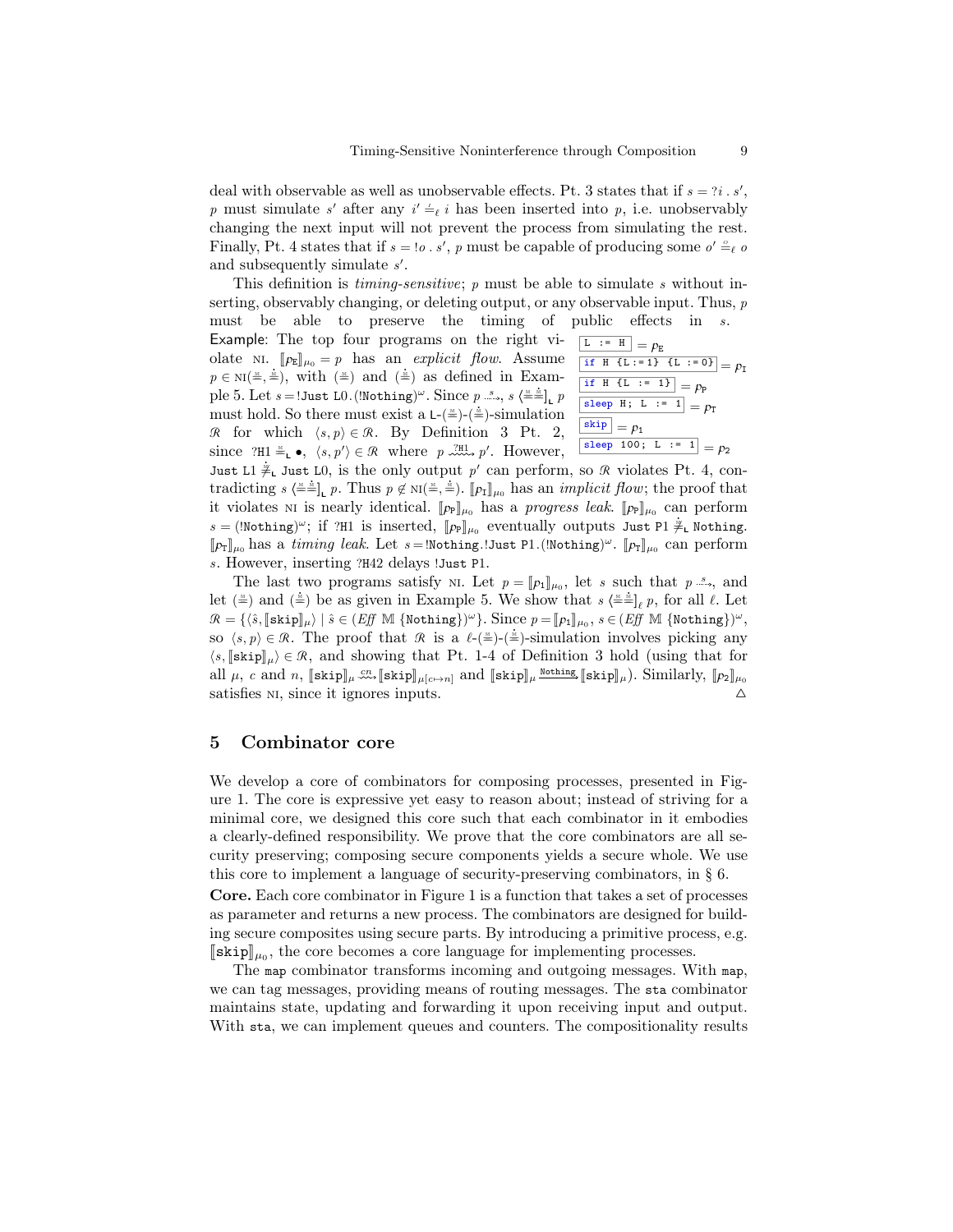| map $fgp$                                            |                                                                                                                                                                                                                                                                                                                                                                                   |
|------------------------------------------------------|-----------------------------------------------------------------------------------------------------------------------------------------------------------------------------------------------------------------------------------------------------------------------------------------------------------------------------------------------------------------------------------|
| $\sin f g v p$                                       | $\frac{p \sqrt{f} \cdot \hat{p}'}{\text{map } f \cdot g \cdot p \cdot \hat{f} \cdot \text{map } f \cdot g \cdot p'} \text{ MAP?}$<br>$\overline{\text{maybe } p \xrightarrow{\text{Nothing}} \text{maybe } p} \text{} \text{} \text{} \text{} \text{} \text{} \text{} \text{}$                                                                                                    |
| p                                                    | $\frac{p \stackrel{o}{\rightarrow} p'}{\text{map } f \ q \ p} \frac{p \stackrel{o}{\rightarrow} p'}{\text{map } f \ q \ p'} \text{MAP}_1 \quad \frac{p \stackrel{i}{\rightarrow} p'}{\text{map } p \ \stackrel{\text{Myst}}{\rightarrow} \text{map } p'} \text{MAP}_2$                                                                                                            |
| swi $b p$                                            | $\frac{f i v = v'}{\text{sta } f g v p \stackrel{i}{\leadsto} \text{sta } f g v'} \frac{f' \stackrel{\triangle}{\leadsto} \text{sta } f'}{\text{sta } f g v' p'} \text{STA?}$<br>$\frac{p \stackrel{o}{\longrightarrow} p'}{\text{maybe } p \stackrel{o}{\longrightarrow} \text{maybe } p'} \text{MAYBE!}$                                                                        |
|                                                      |                                                                                                                                                                                                                                                                                                                                                                                   |
|                                                      | $\frac{p \stackrel{o}{\rightarrow} p'}{\text{sta } f \ q \ v \ p} \stackrel{p'}{\rightarrow} \frac{f'}{f} \frac{g \ o \ v = v'}{\text{sta } f \ q \ v' \ p'} \text{STA} \ \frac{p_1 \stackrel{i}{\rightarrow} p'_1}{\text{par } p_1 \ p_2 \stackrel{j}{\rightarrow} \text{par } p'_1 \ p'_2}{\text{par } p_1 \ p_2 \stackrel{j}{\rightarrow} \text{par } p'_1 \ p'_2} \text{PAR}$ |
| maybe $p$                                            |                                                                                                                                                                                                                                                                                                                                                                                   |
| $\leftarrow \rightarrow \rightarrow p$<br>$loop$ $p$ | $\frac{p \stackrel{i}{\rightsquigarrow} p'}{\text{swi b } p \stackrel{j}{\rightsquigarrow} \sim^{N \rightarrow b'} \text{swi } (b \oplus b') p'} \text{SW1}_? \quad \frac{p_1 \stackrel{o_1}{\shortquigarrow} p'_1}{\text{par } p_1 p_2 \stackrel{o_2}{\shortquigarrow} p_2 \text{par } p'_1 p'_2} \text{PAR}_?$                                                                  |
| $\boldsymbol{p}$                                     | $\overline{\text{swi False $p$ $\stackrel{\text{Nothing}}{\\ \text{swi False $p$}}} \text{swi False $p$} } \text{Swi!} \quad \frac{p {\stackrel{\circ}{\sim} } p'}{\text{loop $p$ $\stackrel{\circ}{\sim} } \text{loop $p'$}} \text{Loop?}$                                                                                                                                       |
| parp p'                                              |                                                                                                                                                                                                                                                                                                                                                                                   |
| p                                                    | $\frac{p \stackrel{(b,o)}{\longrightarrow} p'}{\texttt{svi True}} \frac{p \stackrel{(b,o)}{\longrightarrow} p'}{p \texttt{svi True} \oplus b \ p'} \texttt{SwI}_! \quad \frac{p \stackrel{i}{\longrightarrow} p'}{\texttt{loop } p \stackrel{i}{\longrightarrow} \texttt{loop } p''} \texttt{Loop}_!$                                                                             |
| p'                                                   |                                                                                                                                                                                                                                                                                                                                                                                   |
|                                                      | (b) semantics                                                                                                                                                                                                                                                                                                                                                                     |
| (a) illustration                                     | Fig. 1: Core combinators                                                                                                                                                                                                                                                                                                                                                          |

for sta enable reasoning about the security of state maintained by a system. The swi combinator maintains a Boolean state that determines whether the given process is "on" or "off". In (swi b p), b determines whether or not p is running. If  $b =$  False, then p is "off". Thus, when (swi b p) is tasked for output, it merely produces Nothing without touching p (by rule  $(Sw1)$ ). With swi, we can implement scheduling strategies and process termination, facilitating secure implementation of runtime systems. Notice that in  $(\text{swi False } p)$ , p receives input. This lets the environment write values into  $p$ 's memory while  $p$  is waiting. The maybe combinator ignores non-value inputs. That is,  $(\text{maybe } p)$  ignores Nothing input, and inputs i to p on receiving Just i (rule  $(MAP<sub>2</sub>)$ ). With maybe, we can, together with map, filter incoming messages, removing those not intended to the process. The par combinator executes two processes in parallel. With par, composite processes can be built. The loop combinator feeds process output back in as input, which can orchestrate interactions between subcomponents.

Compositionality of core. Our main results are compositionality results for each core combinator, stating how each preserves security. The proofs are by coinduction. We sketch the proof for map; the other proofs are similar.

map. The map combinator preserves the security of its given process as long as its given functions do not introduce insecurities. We identify two ways a function can introduce insecurities. The former is when a function maps observably equivalent values to observably different values. Functions, that do not, are noninterfering. The latter is when the input function maps an unobservable input to an observable one. Functions, that do not, are unobservable-preserving.

Definition 5 (noninterference): forall  $f: I \to O, (\equiv)$ , and  $(\equiv)$ , f is  $(\equiv)$ - $(\equiv)$ -noninterfering, written  $f \in NI(\frac{1}{2}, \frac{3}{2})$ , iff  $\forall \ell \cdot \forall i, i' \cdot i \stackrel{i}{\neq} i' \implies (f \ i) \stackrel{\circ}{\Rightarrow} (f \ i').$ 

Definition 6 (unobservable-preserving): forall  $f: I \to O, (\stackrel{\perp}{=}),$  and  $(\stackrel{\triangle}{=}), f$  is  $(\stackrel{\perp}{=})$ - $(\stackrel{\triangle}{=})$ unobservable-preserving, written  $f \in PU(\frac{1}{\overline{z}}, \frac{1}{\overline{z}})$ , iff  $\forall \ell \cdot \forall i \cdot i \stackrel{i}{=}\ell \bullet \implies (f \ i) \stackrel{\circ}{=}\ell \bullet$ .  $\diamond$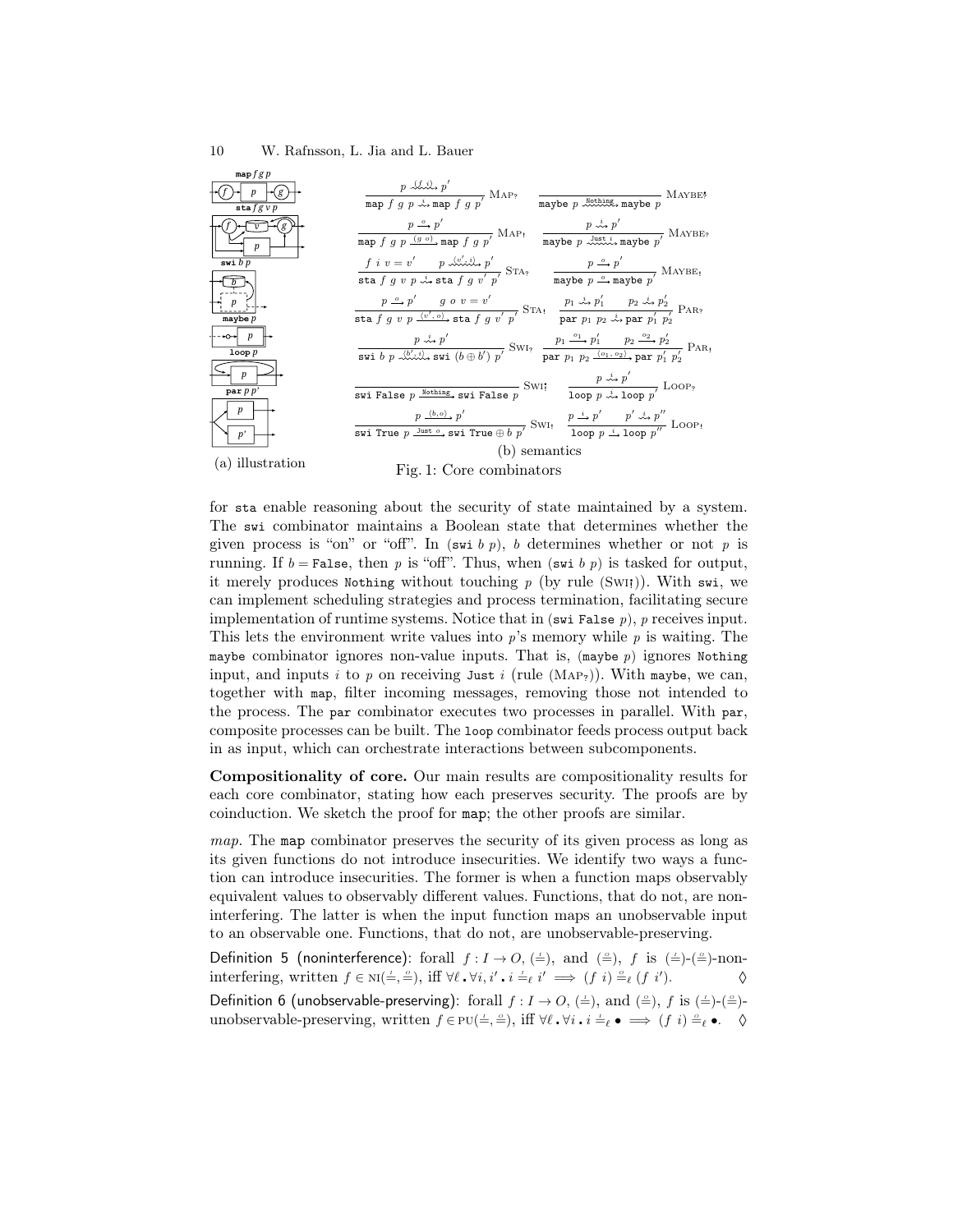Theorem 1 (map): forall  $p \in \text{IProc}\ I' \ O, f : I \rightarrow I', g : O \rightarrow O', (\doteq), (\doteq), (\doteq),$  and  $(\doteq),$ if  $p \in \text{NI}(\underline{\underline{\tau}}, \underline{\underline{\epsilon}}), f \in \text{NI}(\underline{\underline{\tau}}, \underline{\underline{\tau}}') \cap \text{PU}(\underline{\underline{\tau}}, \underline{\underline{\tau}}'),$  and  $g \in \text{NI}(\underline{\underline{\epsilon}}, \underline{\underline{\epsilon}}'),$  then  $(\text{map } f \ g \ p) \in \text{NI}(\underline{\underline{\tau}}, \underline{\underline{\epsilon}}').$ 

Proof sketch. Pick everything universally quantified in Theorem 1, satisfying the stated assumptions. By Definition 4, the proof of  $(\text{map } f g p) \in \text{NI}(\pm, \leq)$  is carried out in two steps: given  $\ell$  and s such that (map f g p)  $\leq$ , the first step is to find a relation  $\mathcal{R} \subseteq (Eff \, I \, O)^{\omega} \times (I \, Proc \, I \, O)$  that relates s and (map f g p); the second step is to prove that R is a  $\ell$ -stream-simulation (Definition 3). Let

$$
\mathcal{R} = \{ \langle \hat{s}, \text{map } f \; g \; \hat{p} \rangle \; | \; \exists s' \cdot s' \; \langle \underline{f'} \underline{=} \underline{f} \; \hat{p} \; \wedge \; (\text{map } f \; g \; s') \xrightarrow{s_{\ast \omega}} \}.
$$

Here, (map f g s')  $\stackrel{\hat{s}}{\rightarrow} \infty$  relates an activity of the composite process to the activity of the inner process; (map  $f$  g s')  $\hat{B}$ , w iff for some process  $\hat{p}$ , (map  $f$  g  $\hat{p}$ )  $\hat{B}$ , w and  $\hat{p}$   $\hat{S}'$ , w (thus s' is what  $\hat{p}$  did as (map f g  $\hat{p}$ ) computed  $\hat{s}$ ). To see that  $\langle s, \text{map } f \text{ g } p \rangle \in \mathcal{R}$ , construct s' from the proof of (map f g p) since that  $\hat{p}$  since and (map f g  $\hat{p}$ ) since Then invoke  $p \in \text{NI}(\underline{\underline{\tau}}, \underline{\underline{\epsilon}})$  to establish  $s'(\underline{\underline{\tau}}, \underline{\underline{\epsilon}})$  p. The proof that  $\Re$  is a  $\ell$ -streamsimulation involves picking any pair  $\langle \hat{s}, \text{map } f \mid q \hat{p} \rangle \in \mathcal{R}$ , and showing that points 1) through 4) of Definition 3 hold through case analysis.

sta. The compositionality result for sta states how to introduce state into a large system without violating security: sta preserves the security of a given process as long as the state update functions do not introduce insecurities. These functions can do so in two ways: using unobservable parts of input and state to observably update state, and observably updating state upon receiving an unobservable input. Functions that do not do this are noninterfering and equivalence-preserving. Definition 7: forall  $f: I \to V \to O$ ,  $(\neq)$ ,  $(\cong)$ , and  $(\triangleq)$ ,  $f$  is  $(\neq)$ - $(\triangleq)$ - $(\triangleq)$ -noninterfer- $\text{ing, } f \in \text{NI}(\exists, \frac{v}{n}, \frac{\alpha}{n})$ , iff  $\forall \ell \cdot \forall i, i' \cdot i \stackrel{i}{\Rightarrow} i' \implies \forall v, v' \cdot v \stackrel{v}{\Rightarrow} v' \implies (f i v) \stackrel{\alpha}{\Rightarrow} (f i' v'$  $\Diamond$ Definition 8 (equivalence-preserving): forall  $f: I \to V \to V$ ,  $(\frac{1}{\epsilon})$ , and  $(\frac{1}{\epsilon})$ , f is  $(\frac{1}{\epsilon})$ - $(\stackrel{\vee}{=})-$  equivalence-preserving,  $f \in PE(\stackrel{\perp}{=}, \stackrel{\vee}{=})$ , iff ∀ $\ell \cdot \forall i \cdot i \stackrel{i}{=}\ell \bullet \implies \forall v \cdot (f \ i \ v) \stackrel{\vee}{=}\ell \ v.$   $\Diamond$ Theorem 2 (sta): forall p, f, g, v,  $(\stackrel{\perp}{=}), (\stackrel{\vee}{=}),$  and  $(\stackrel{\triangle}{=}),$  if  $p \in \text{NI}(\stackrel{\vee \times I}{=}, \stackrel{\triangle}{=})$ ,  $g \in \text{NI}(\stackrel{\triangle}{=}, \stackrel{\vee}{=}, \stackrel{\vee}{=})$ , and  $f \in \text{NI}(\frac{1}{n}, \frac{y}{n}, \frac{y}{n}) \cap \text{PE}(\frac{1}{n}, \frac{y}{n})$ , then  $(\text{sta } f g v p) \in \text{NI}(\frac{1}{n}, \frac{y \times o}{n})$ , where  $(\frac{y \times o}{n}) = \text{eqpair}(\frac{y}{n}, \frac{a}{n})$ and  $(\stackrel{\vee}{=})=$  eqpair•R $(\stackrel{\vee}{=}$ ,  $\stackrel{\perp}{=}$ ).

 $\langle a,b\rangle\stackrel{\mbox{\tiny{AXB}}}{=}{}_\ell\langle a',b'\rangle\quad\text{ iff }a\stackrel{\mbox{\tiny{B}}}{=}_{\ell}a'\text{ and }b\stackrel{\mbox{\tiny{B}}}{=}_{\ell}b'\ \ (1)$  $\langle a, b \rangle \stackrel{A \times B}{=} \ell \bullet$  iff  $a \stackrel{A}{=} \ell \bullet$  and  $b \stackrel{B}{=} \ell \bullet (2)$  $\langle a, b \rangle \stackrel{A \times B}{=} \ell \bullet \qquad \text{iff } b =_\ell \bullet$  (3) Let eqpair $(\stackrel{\tiny \Delta}{=},\stackrel{\tiny \mathrm{B}}{=}),$  eqpair $\bullet$ LR $(\stackrel{\tiny \Delta}{=},\stackrel{\tiny \mathrm{B}}{=})$ and eqpair• $R(\triangleq, \triangleq)$  denote the least equivalence relation  $(\stackrel{\text{AxB}}{=} )$ 

satisfying (1), (1) and (2), and (1) and (3) respectively. Here, eqpair $(\triangleq, \triangleq)$ is componentwise observable equivalence, with observable presence, and eqpair $\bullet$ LR $(\triangleq,\triangleq)$ , eqpair $\bullet$ LR $(\triangleq,\triangleq)$  weaken eqpair $(\triangleq,\triangleq)$  by making the presence of pairs unobservable when both, or the right, components are, respectively.

swi. The compositionality result for swi states how to switch processes (to e.g. implement schedulers) securely: swi preserves security as long as unobservables cannot affect the switch state, and, as a result, stagger observable process output. We consider two ways to meet this restriction. One way this restriction is met for a principal  $\ell$  is for  $\ell$  to fully observe the switch state; that way, no information can ever leak to  $\ell$  through it. Such observers are *aware* of the value of the switch. Definition 9 (awareness): forall  $\ell$  and  $(\leq), \ell$  is aware of v under  $(\leq), \ell \in A(v, \leq),$  iff  $\forall \dot{v} \cdot v \stackrel{\vee}{=} \ell \dot{v} \implies v = \dot{v}.$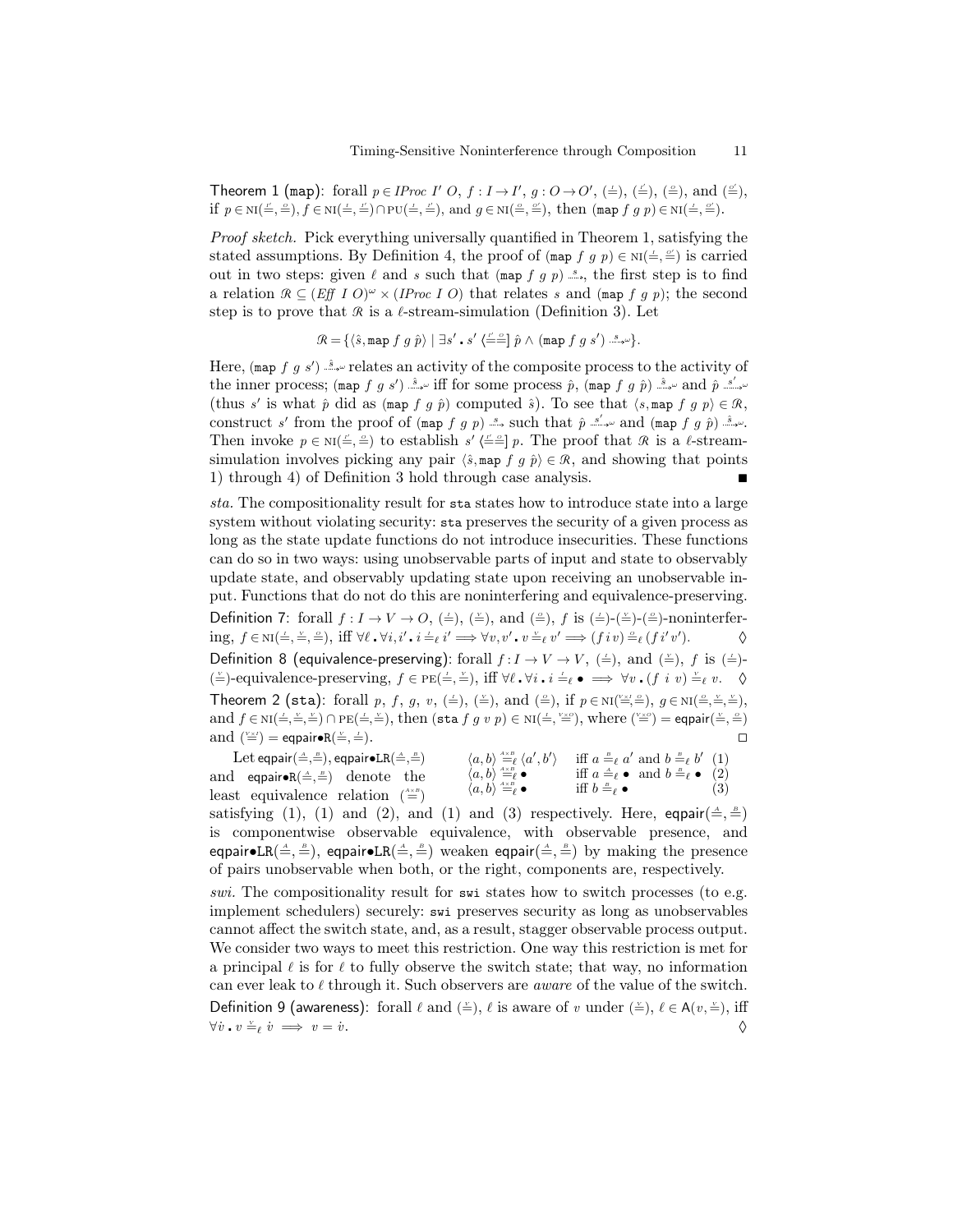For instance,  $A(\text{True}, \triangleq)$  is the set of principals who can distinguish True from every other value in *Bool* (i.e. False). In the case of swi, those observers observe the switch signals, and thus the switch state. Since the switch state can be inferred by knowing whether the switched process took a step, only  $\mathsf{A}(\mathsf{True}, \stackrel{\text{\tiny\textsf{new}}}{=})$  are allowed to distinguish Nothing output from Just  $o$  for unobservable  $o$ . Relation  $(\frac{\Delta}{\epsilon})$  = eqmaybe(A(True,  $\frac{\Delta \Delta}{\epsilon}$ ),  $\frac{\Delta}{\epsilon}$ ) achieves this. Another way this restriction is met for a principal  $\ell$  is if all process output is  $\ell$ -unobservable. Then,  $\ell$  is *oblivious* to p. Definition 10 (oblivious): forall  $\ell, p \in \text{IProc } I \text{ } O$ , and  $(\triangleq), \ell$  is  $(\triangleq)$ -oblivious to p,  $\ell \in \mathsf{O}(p, \stackrel{\circ}{=}), \text{iff}~(\forall i, p' \centerdot p \stackrel{i}{\leadsto} p' \Longrightarrow \ell \in \mathsf{O}(p', \stackrel{\circ}{=})) \land (\forall o, p' \centerdot p \stackrel{o}{\leadsto} p' \Longrightarrow \ell \in \mathsf{O}(p', \stackrel{\circ}{=}) \land o \stackrel{\circ}{=}_{\ell} \bullet) . \lozenge$ 

An  $\ell$  observer that is not aware of the value of the switch will then, by  $(\frac{\delta}{r})$ , not be able to infer any information about the switch state, since all output from the switched process look the same.

Theorem 3 (swi): forall  $p, (\leq), (\leq)$ , and  $(\triangleq)$ , if  $p \in \text{NI}(\leq, \triangleq)$  and  $\forall \ell, \ell \in L$ , then swi b  $p \in \text{NI}(\frac{1}{n}, \frac{1}{n})$ , where  $L = \text{A}(\text{True}, \frac{2n}{n}) \cup \text{O}(p, \frac{2n(n+1)}{n})$ ,  $(\frac{1}{n}) = \text{eqmapbe}(\text{A}(\text{True}, \frac{2n}{n}) = \text{eqmapbe}(\text{A}(\text{True}, \frac{2n}{n}) = \text{eqmapbe}(\text{A}(\text{True}, \frac{2n}{n}) = \text{eqmapbe}(\text{A}(\text{True}, \frac{2n}{n}) = \text{eqmapbe}(\text{A}(\text{True}, \frac{2n}{n})$  $\binom{\textit{Bool} \times I}{\equiv} = \textsf{eqpair} \bullet \textsf{LR}(\stackrel{\textit{Bool}}{=} , \stackrel{I}{=} ), \text{ and } \binom{\textit{Bool} \times O}{\equiv} = \textsf{eqpair} \bullet \textsf{R}(\stackrel{\textit{Bool}}{=} ,$  $\triangleq$ ).

maybe, loop, par. The compositionality results for maybe, loop and par are simple in comparison to the above. For instance, maybe preserves the security of a process, even for principals who do not observe Nothing, since nothing is ever delivered to the process when such input is received. Using loop to create feedback around a secure process does not introduce insecurities, since the process must always meet its public deadlines regardless of what the source of its input is. Looping thus cannot cause an interactive process to block itself. Our theory therefore eliminates known challenges for security under feedback [26,43,35]. Finally, composing secure processes with par yields a secure process, since all it does is run the processes in parallel.

Theorem 4 (maybe): forall  $p, (\doteq), (\doteq),$  if  $p \in \text{NI}(\doteq, \doteq),$  then maybe  $p \in \text{NI}(\doteq, \doteq),$ where  $(\frac{i}{r}) =$  eqmaybe( $\emptyset$ ,  $\equiv$ ).

Theorem 5 (loop): forall p and  $(\doteq)$ , if  $p \in \text{NI}(\doteq, \doteq)$ , then loop  $p \in \text{NI}(\doteq, \doteq)$ . Theorem 6 (par): forall  $p_1, p_2, (\triangleq), (\triangleq),$  and  $(\triangleq),$  if  $p_1 \in \text{NI}(\triangleq, \triangleq)$  and  $p_2 \in \text{NI}(\triangleq, \triangleq),$ then par  $p_1$   $p_2 \in \text{NI}(\frac{1}{n}, \frac{o_1 \times o_2}{n})$ , where  $\binom{o_1 \times o_2}{n} = \text{eqpair}(\frac{o_1}{n}, \frac{o_2}{n})$ .

# 6 Combinator language

With this core, we build a rich language (Figure 2a) of combinators that mediate the interaction of processes. The language, in addition to facilitating the wiring of process outputs and inputs, includes combinators for transforming and filtering messages, maintaining state, and for switching processes on or off. Complex systems, including schedulers, runtime monitors, and even runtime systems can be implemented in this language. By virtue of compositionality results for our core, the combinators in our language are security preserving. The crucial point is that the compositionality results can be invoked to prove noninterference of processes implemented in our language, obtaining noninterference by construction. To demonstrate, we use this language to implement an enforcement of timing-sensitive noninterference in § 7.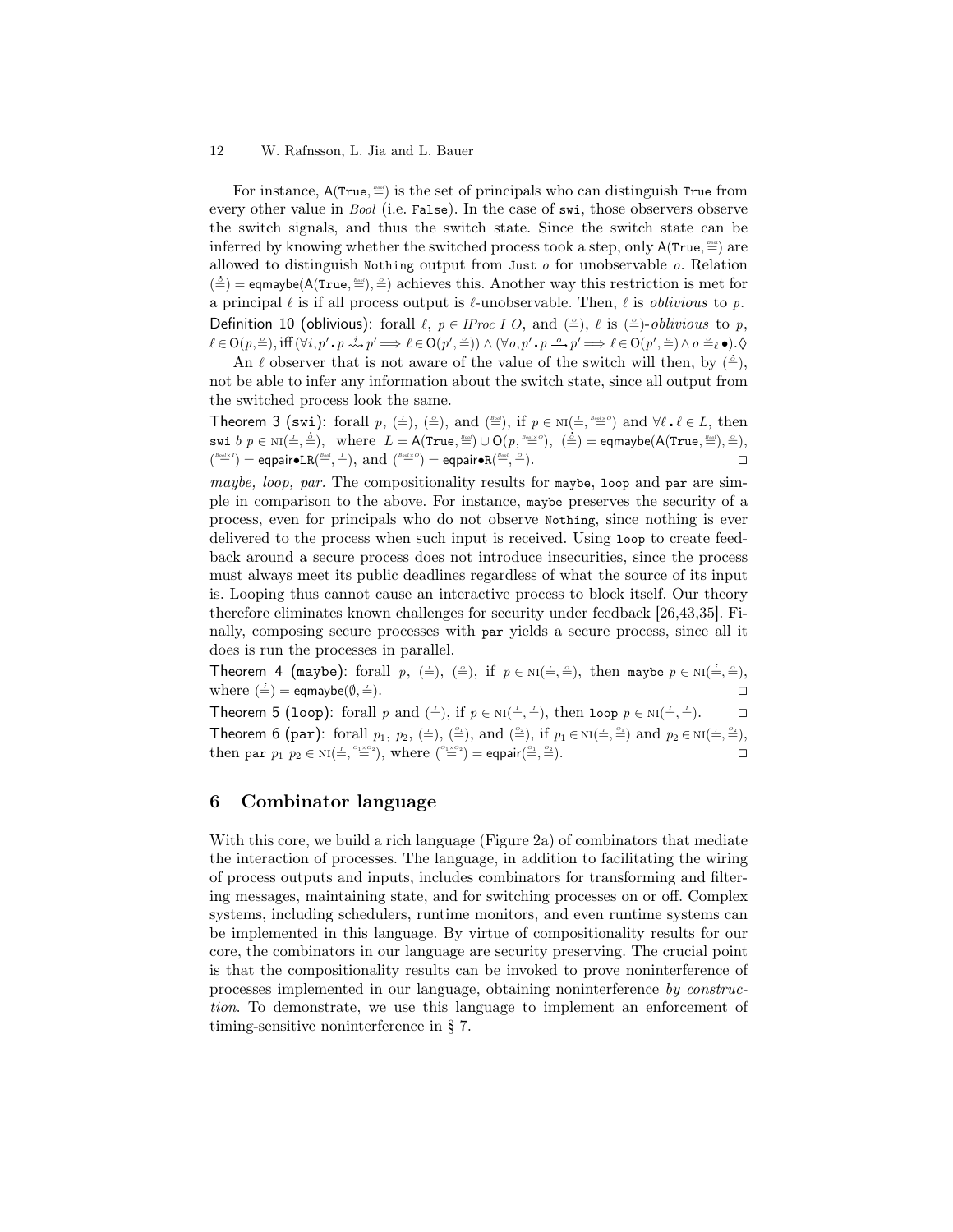Language. The language is summarized in Figure 2a. The figure displays the type of each combinator in the language, along with a brief description of its semantics. For brevity, we leave out descriptions of combinators which are trivial specializations of a more general combinator (e.g. ones with suffix I or O: specializations that operate only on input and output). The implementation of each combinator in terms of core combinators is given in the TR [33].

Message transformation  $\mathcal B$  process state. mapI, mapO, staI, and staO are trivial specializations of the core map and sta combinators. For instance, mapI is defined as mapI  $f$   $p =$  map  $f$  id  $p$ . Thus, mapI only transforms inputs. We make heavy use of mapI and mapO for routing and restructuring messages in § 7.

Message filtering. filter drops messages that do not satisfy a predicate. We implement filter using map, by transforming predicates into functions that map messages that do not satisfy the predicate to Nothing. We then use maybe to discard resulting Nothing input. We cannot do the same for output; the process still performed work. The source combinator drops all input.

Message tagging. The tagging combinators tag and untag messages. These are simple specializations of map; for instance, tagI v p  $\stackrel{i}{\rightsquigarrow}$  iff p  $\stackrel{\langle v,i\rangle}{\rightsquigarrow}$ . The only nontrivial tagging combinator, tokenI v  $p$ , treats a tag as a token, only passing an input to  $p$  if the input is tagged with  $v$  (consuming the token). A sample use of the tag combinators is implementing point-to-point communication; this can be done by having senders tag a message with the ID of a recipient process, and having said process use tokenI to only process messages addressed to it.

Process switching. Two specializations of swi are noteworthy, swiI combinator, by only switching its subprocess on or off upon receiving input, implements a preemptive switching strategy. Likewise, swiC, by using input to switch its subprocess on, and output to switch it off, implements a cooperative switching strategy. We use swiI and swiC in to implement scheduling strategies in § 7.

Process composition. With par and loop, we can compose any number of processes which all receive copies of each other's output. This "universal" composition can be specialized to more restricted forms of communication, including "sequential" composition, using our other combinators to selectively route messages.

Compositionality of language. The compositionality results for our language are listed in Figure 2b. Each black-bordered box contains a compositionality result; the first line is its guarantee, while subsequent lines in the box are assumptions under which that guarantee holds. Occurrences of unbound variables in a box are implicitly universally quantified. For instance, the first six lines under "process state" is one compositionality result, namely Theorem 2 restated.

The meaning of each assumption has already been explained in § 5, save for three. First,  $O(\frac{\nu}{\epsilon}) = {\ell | \forall v \cdot v \stackrel{\nu}{=} \epsilon \bullet}.$  That part of the assumption of tokenI states that  $\ell$  must either be aware of the token (thus observing presence of all input), or oblivious to all input (thus public output is independent of all input). Second,  $(\frac{\cos\theta}{2})_\ell = \{\langle \text{True}, \text{True}\rangle, \langle \text{False}, \text{False}\rangle, \langle \bullet, \bullet \rangle\}, \forall \ell. \text{ Third}, f|I \text{ is the restriction of } f \text{ to } I.$ We use these two definitions to state that for *observable* observably equivalent values, the filter functions make the same filtering decision.

Compositionality follow from Theorems 1, 2, 3, 4, 5, and 6.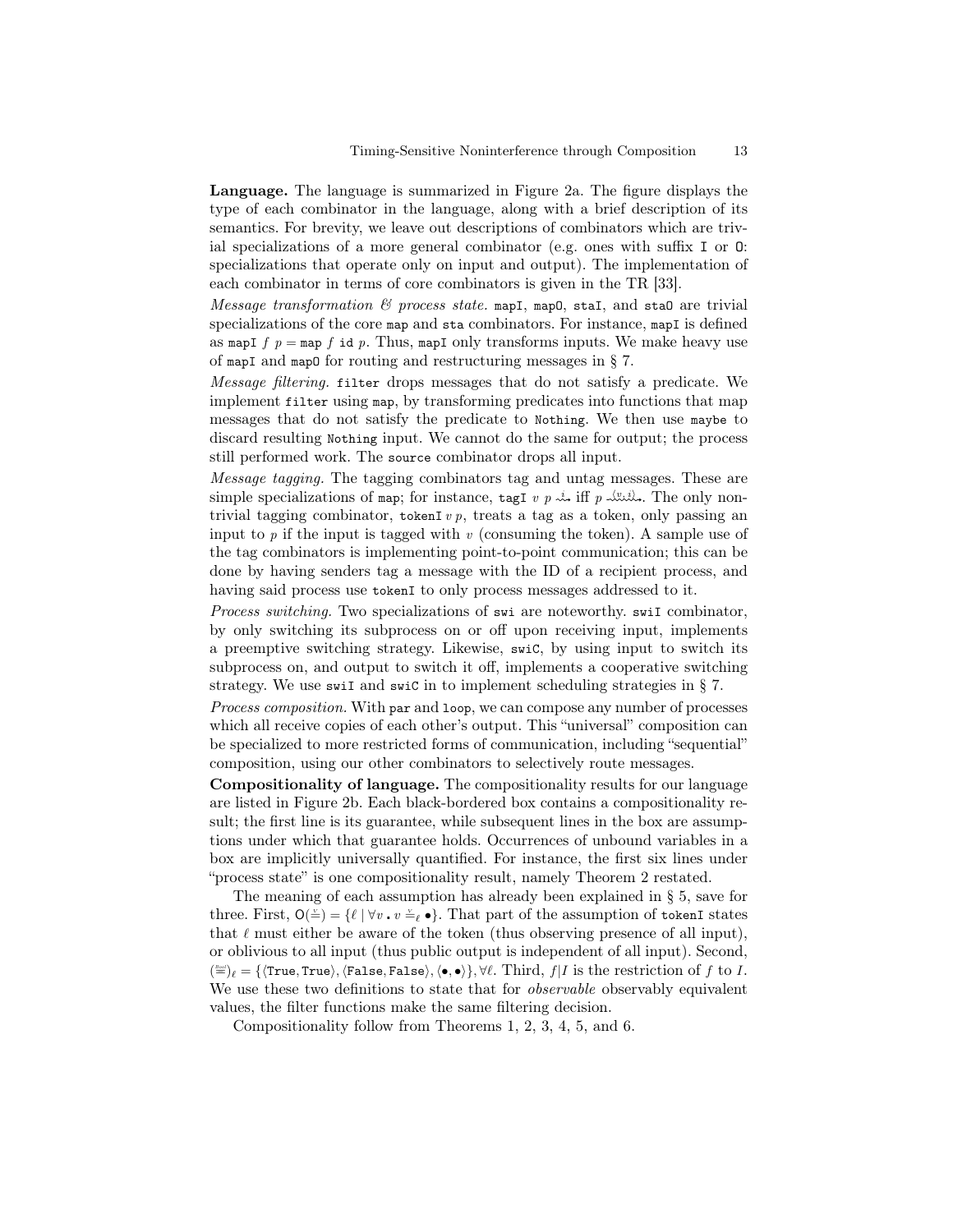Corollary 1 (composition): Each statement in Figure 2b is true. ◻

### 7 Case study: SME

To demonstrate the practicality of our results, we implement secure multiexecution (SME) [10], the enforcement that we discussed in § 2.

We develop two variations of SME, which differ in how the execution of process copies is managed. The former variant uses a preemptive scheduling strategy to schedule the process copies. For this variant, we show how a proof of soundness can be straightforwardly obtained by invoking our compositionality results. The latter variant uses a cooperative scheduling strategy. Here we demonstrate a timing leak, and, using our compositionality results, trace the insecurity in the implementation to a single component. Together, this demonstrates that our theory can be used to straightforwardly establish timing-sensitive noninterference of a complex system, and to identify subcomponents that cause insecurities.

We stress that our construction easily generalizes to lattices of any shape and size, like SME does [34], even though for clarity of presentation, we assume the two-point lattice  $\mathcal{L}_{HL}$ . We will use the definition of message-passing processes and their observables, i.e. M, obs,  $(\frac{*}{n})$  and  $(\frac{*}{n})$ , from Examples 2 and 5.

Secure execution. At first, it appears our compositionality results will not aid us in establishing soundness for an implementation of SME in our language; our results assume that processes being composed are secure, while SME makes no such assumption. We observe that only a tiny part of SME is responsible for enforcing security. We deconstruct SME, separating plumbing and scheduling from this part, prove that the part enforces ni, and then leverage our compositionality results to show that plumbing and scheduling does not introduce insecurities.

This tiny part is SE: a combinator for executing any given  $p \in \text{Proc } M \text{ M}$ securely. SE secures the  $\ell$ -copies. With (SE  $\ell$   $p)$  denoting the securely executed  $\ell$ copy of p,  $SE$  achieves this effect by 1) feeding only the  $\ell$ -observable part of input to the  $\ell$ -copy, and 2) dropping all non- $\ell$  parts of output from p. Intuitively, (SE  $\ell$  p) is a secure process since (SE  $\ell$  p) outputs messages only on channels labeled  $\ell$ , and computes these using only input on channels labeled ( $\subseteq \ell$ ). Both 1) and 2) are needed; without 1), input from ( $\not\subseteq \ell$ ) can flow to output channels labeled  $\ell$ , and without 2), (SE  $\ell$  p) can leak between incomparable channels in ( $\subseteq \ell$ ).

SE :  $\mathcal{L} \rightarrow \text{IProc M M} \rightarrow \text{IProc M} \text{SE } \ell \quad p = \text{map } \text{obs}_{\ell} \text{ pri}_{\ell} \text{ (maybe } p)$ .M Listing 1.1: Secure Execution To achieve 1), we use  $(\text{mapI} \text{ obs}_{\ell} p)$ .  $\cos \theta$  preprocesses input to p in the manner required by  $1$ . To achieve  $2$ , we use The required by 1). To achieve  $\lambda$ , we use the linear 1.1. Secure Execution monomentum map  $\limsup_{\ell \to \infty} p$ , where  $p_j : \mathcal{L} \to \mathbb{M} \to \mathbb{M}$  is a function which projects output on non- $\ell$ channels to Nothing.

prje Nothing = Nothing prje  $cn = (\text{lev}(c) = \ell)$ ? Just  $cn$ : Nothing

With this, we define SE as in Listing 1.1.

Theorem 7:  $\forall \ell, p$ .  $(\texttt{SE } \ell p) \in \text{NI}(\frac{M}{n}, \frac{M}{n})$ .

*Proof sketch.* Pick  $\ell$  and p. We need to prove  $(\mathsf{SE} \ell p) \in \text{NI}(\stackrel{\text{M}}{\Rightarrow}, \stackrel{\text{M}}{\Rightarrow})$ . Pick  $\ell'$ , and s such that (SE  $\ell$  p)  $\stackrel{s}{\longrightarrow}$ . Case on  $\ell \subseteq \ell'$ . We use the following simulations in the cases.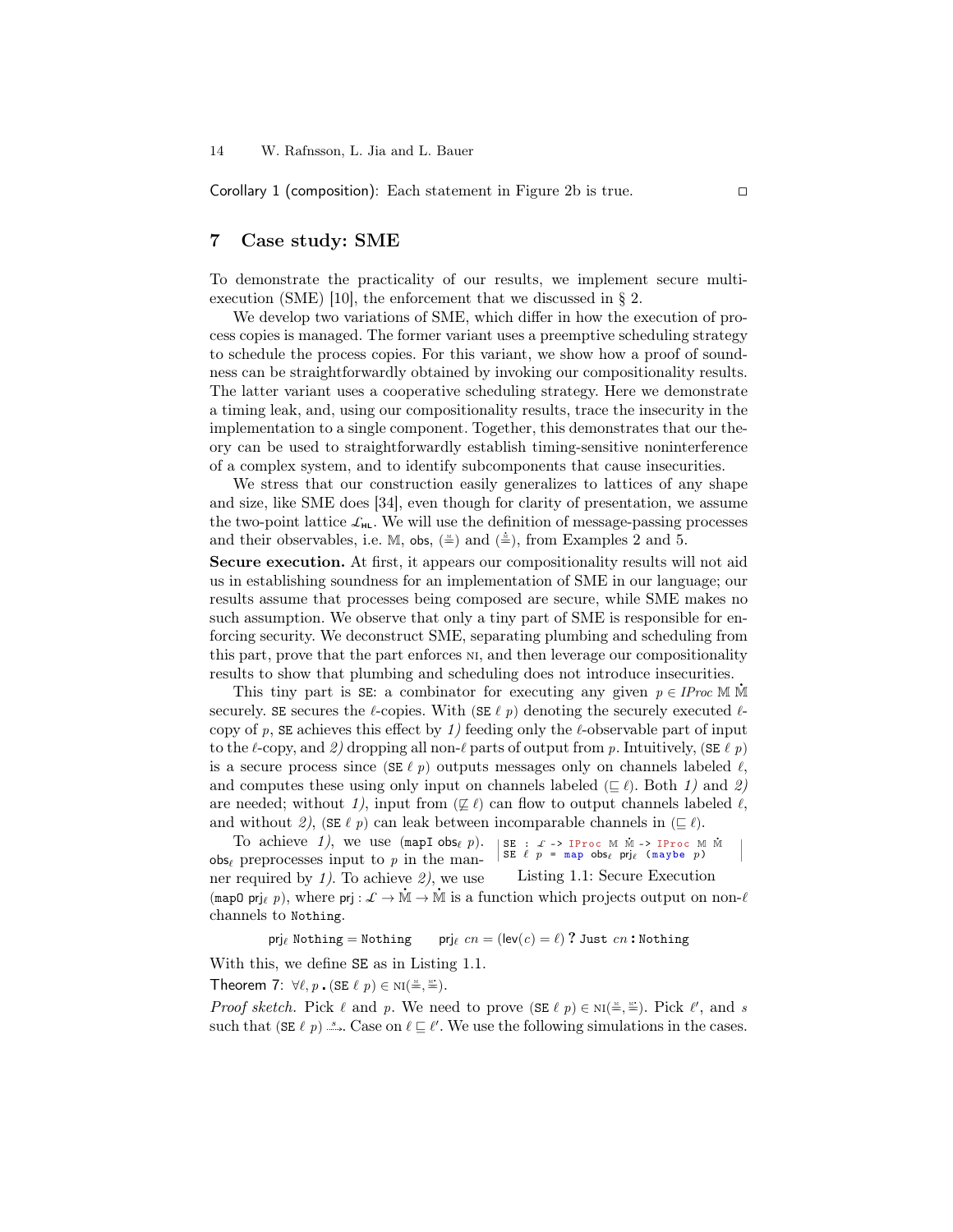| <b>Message transformation</b>                                                                                                               | <b>Message transformation</b>                                                                                                                                                                                                  |                                                                                                                                                                                                                                                                                                                  |
|---------------------------------------------------------------------------------------------------------------------------------------------|--------------------------------------------------------------------------------------------------------------------------------------------------------------------------------------------------------------------------------|------------------------------------------------------------------------------------------------------------------------------------------------------------------------------------------------------------------------------------------------------------------------------------------------------------------|
| : $(I \rightarrow I')$ -> $(0 \rightarrow 0')$ -> Proc I' 0 -> Proc I 0'<br>map                                                             | $\in NI(\dot{=},\ddot{=})$<br>map $f \, g \, p$                                                                                                                                                                                | Process state<br>$\in$ NI $(\dot{=}, \ddot{=})$<br>$\verb sta  f g v p$                                                                                                                                                                                                                                          |
| : (I->I') -> Proc I' 0 -> Proc I 0<br>mapI                                                                                                  | $f \in NI(\frac{1}{m}, \frac{1}{m}) \cap PU(\frac{1}{m}, \frac{1}{m})$                                                                                                                                                         | $(\stackrel{\text{w}}{=} ) =$ eqpair $\bullet R(\stackrel{\text{v}}{=} , \stackrel{\text{v}}{=} )$                                                                                                                                                                                                               |
| : $(0 -> 0') ->$ Proc I 0 -> Proc I 0'<br>map0                                                                                              | $q \in NI(\triangleq, \triangleq)$                                                                                                                                                                                             | $(\stackrel{\scriptscriptstyle{\text{rec}}}{=})=$ eqpair $(\stackrel{\scriptscriptstyle{\text{v}}}{=},\stackrel{\scriptscriptstyle{\text{v}}}{=})$                                                                                                                                                               |
| map $f$ $g$ $p$ transforms messages using $f$ for inputs and $g$ for                                                                        | $p \in NI(\stackrel{\cdots}{\equiv},\stackrel{\circ}{\equiv}).$                                                                                                                                                                | $f \in NI(\dot{=},\dot{=},\dot{=}) \cap PE(\dot{=},\dot{=})$                                                                                                                                                                                                                                                     |
| outputs.                                                                                                                                    | mapIfp<br>$\in$ NI $(\stackrel{\scriptscriptstyle \perp}{=},\stackrel{\scriptscriptstyle \perp}{=})$                                                                                                                           | $g \in NI(\stackrel{\circ}{=},\stackrel{\cdot}{=},\stackrel{\cdot}{=})$                                                                                                                                                                                                                                          |
| Message filtering                                                                                                                           | $f \in NI(\frac{1}{\overline{m}}, \frac{1}{\overline{m}}) \cap PU(\frac{1}{\overline{m}}, \frac{1}{\overline{m}})$                                                                                                             | $p \in NI(\stackrel{\cdots}{\equiv},\stackrel{\circ}{\equiv}).$                                                                                                                                                                                                                                                  |
| filter : $(I -> Boo1) -> (0 -> Boo1) -> Proc I 0 -> Proc I 0'$<br>filterI : (I->Bool) -> Proc I 0 -> Proc I 0                               | $p \in NI(\equiv, \equiv).$                                                                                                                                                                                                    | $\texttt{stal}~f~v~p$<br>$\in$ NI $(\dot{=}$ , $\ddot{=}$ )                                                                                                                                                                                                                                                      |
| filter0: $(0 -> Boo1) -> Proc I 0 -> Proc I 0'$                                                                                             | map0g<br>$\in$ NI $(\frac{1}{n}, \frac{1}{n})$                                                                                                                                                                                 | $(\stackrel{\scriptscriptstyle{\text{ref}}}{=})=$ eqpair $\bullet R(\stackrel{\scriptscriptstyle{\text{v}}}{=},\stackrel{\scriptscriptstyle{\text{v}}}{=})$                                                                                                                                                      |
| filter $f g p$ maps messages that do not satisfy a predicate $(f$                                                                           | $q \in NI(\triangleq, \triangleq)$                                                                                                                                                                                             | $(\stackrel{\scriptscriptstyle{\text{rec}}}{=})=$ eqpair $(\stackrel{\scriptscriptstyle{\text{v}}}{=},\stackrel{\scriptscriptstyle{\text{v}}}{=})$                                                                                                                                                               |
| for input, $g$ for output) to Nothing.                                                                                                      | $p \in NI(\frac{1}{m}, \frac{1}{m}).$                                                                                                                                                                                          | $f \in NI(\dot{=},\dot{=},\dot{=}) \cap PE(\dot{=},\dot{=})$<br>$p \in NI(\stackrel{\text{rel}}{=},\stackrel{\text{o}}{=}).$                                                                                                                                                                                     |
| : Proc I <sup>.</sup> 0 -> Proc I 0<br>maybe                                                                                                | <b>Message filtering</b>                                                                                                                                                                                                       |                                                                                                                                                                                                                                                                                                                  |
| maybe $p$ drops Nothing inputs, and upon receiving Just i,                                                                                  | filter $f g p \in NI(\doteq, \doteq)$                                                                                                                                                                                          | $\in NI(\dot{=},\dddot{=})$<br>$\verb stab  g v p $                                                                                                                                                                                                                                                              |
| passes i to $p$ .                                                                                                                           | $f (\neq_\ell \bullet) \in \text{NI}(\stackrel{\cdot}{\leftarrow}, \stackrel{\text{local}}{\leftarrow}), \forall \ell$                                                                                                         | $(\stackrel{\scriptscriptstyle{\text{ref}}}{=})=$ eqpair•R $(\stackrel{\scriptscriptstyle{\text{def}}}{=} ,\stackrel{\scriptscriptstyle{\text{def}}}{=} )$<br>$(\stackrel{\scriptscriptstyle{\text{res}}}{=})=$ eqpair $(\stackrel{\scriptscriptstyle{\text{v}}}{=},\stackrel{\scriptscriptstyle{\text{v}}}{=})$ |
| source : Proc I 0 -> Proc I' 0                                                                                                              | $g((\frac{\omega}{\epsilon}, \bullet) \in \text{NI}(\frac{\omega}{\epsilon}, \frac{\omega}{\epsilon})$ , $\forall \ell$                                                                                                        | $g \in NI(\stackrel{\circ}{=},\stackrel{\circ}{=},\stackrel{\circ}{=}) \cap PE(\stackrel{\circ}{=},\stackrel{\circ}{=})$                                                                                                                                                                                         |
| source $p$ drops all input to $p$ (effectively turning $p$ into an                                                                          | $(\triangleq) =$ eqmaybe $(\mathcal{L}, \triangleq)$<br>$p \in \text{NI}(\dot{=}, \dot{=})$                                                                                                                                    | $p \in NI(\dot{=},\dot{=}).$                                                                                                                                                                                                                                                                                     |
| information source).                                                                                                                        |                                                                                                                                                                                                                                | Process switching                                                                                                                                                                                                                                                                                                |
| Message tagging                                                                                                                             | filterI $f p \in NI(\frac{1}{m}, \frac{1}{m})$<br>$f (\neq_\ell \bullet) \in \text{NI}(\stackrel{\text{\tiny{i}}}{=},\stackrel{\text{\tiny{Bool}}}{=}), \forall \ell$                                                          | $\in NI(\stackrel{\text{Bool}^*}{\equiv}, \stackrel{\circ}{\equiv})$<br>swi b p                                                                                                                                                                                                                                  |
| : $V \rightarrow \text{Proc} (V * I) 0 \rightarrow \text{Proc} I (V * 0)$<br>tag                                                            | $\in$ NI $(\dot{=}, \dot{=})$<br>$\boldsymbol{p}$                                                                                                                                                                              | $\binom{\text{bad-}r}{m}$ = eqpair $\bullet$ LR $\left(\stackrel{\text{bad}}{m}, \stackrel{\text{d}}{m}\right)$                                                                                                                                                                                                  |
| : V -> Proc (V * I) 0 -> Proc I 0<br>tagI                                                                                                   | filter $0 q p \in NI(\frac{1}{n}, \frac{p}{n})$                                                                                                                                                                                | $\binom{\text{host} \cdot \text{co}}{m} = \text{eqpair} \cdot \text{R}(\equiv, \stackrel{\text{const}}{m}, \stackrel{\text{const}}{m})$                                                                                                                                                                          |
| : $V \rightarrow \text{Proc I } 0 \rightarrow \text{Proc I } (V * 0)$<br>tag 0                                                              | $g((\frac{\omega}{\epsilon},\bullet) \in \text{NI}(\frac{\omega}{\epsilon},\equiv), \forall \ell$                                                                                                                              | $(\triangleq)$ = eqmaybe $(L, \triangleq)$                                                                                                                                                                                                                                                                       |
| tag $v$ p pairs messages with a tag $v$ .                                                                                                   | $(\stackrel{\circ}{=})$ = eqmaybe $(\mathcal{L},\stackrel{\circ}{=})$                                                                                                                                                          | $L = A(\text{True}, \stackrel{\text{local}}{=})$                                                                                                                                                                                                                                                                 |
| : Proc I $(V * 0)$ -> Proc $(V * I) 0$<br>untag                                                                                             | $p \in \text{NI}(\dot{=}, \dot{=})$                                                                                                                                                                                            | $\forall \ell \ldotp \ell \in L \cup \mathsf{O}(p, \text{``#''})$<br>$p \in \text{NI}(\dot{=}^{\text{test}})$                                                                                                                                                                                                    |
| untagI : Proc I 0 -> Proc $(V * I)$ 0                                                                                                       | maybe $p$<br>$\in$ NI $(\equiv, \stackrel{\circ}{=})$                                                                                                                                                                          |                                                                                                                                                                                                                                                                                                                  |
| untag0 : Proc I $(V * 0)$ -> Proc I 0                                                                                                       | $(\stackrel{}{=} ) =$ eqmaybe $(\emptyset, \stackrel{.}{=} )$                                                                                                                                                                  | swiI $b$ $p$<br>$\in$ NI $(\stackrel{\text{local}^{\ast}}{=}, \stackrel{\text{all}}{=})$                                                                                                                                                                                                                         |
| untag $p$ removes the tag from messages.                                                                                                    | $p \in NI(\equiv, \stackrel{\scriptscriptstyle\cdots}{=}, \stackrel{\scriptscriptstyle\cdots}{=})$                                                                                                                             | $(\stackrel{\text{\tiny\textsf{local}}\text{\tiny\textsf{m}}}{=}) = \mathsf{eqpair} \bullet \mathtt{LR} (\stackrel{\text{\tiny\textsf{local}}}{=},\stackrel{\text{\tiny\textsf{m}}}{=})$<br>$(\stackrel{\circ}{=})$ = eqmaybe $(L,\stackrel{\circ}{=})$                                                          |
| retagI : $V \rightarrow V \rightarrow Proc$ ( $V * I$ ) 0 -> Proc ( $V * I$ ) 0                                                             | source $p$<br>$\in$ NI $(\dot{=}, \dot{=})$                                                                                                                                                                                    | $L = A(\text{True}, \stackrel{\text{local}}{=})$                                                                                                                                                                                                                                                                 |
| retagI v $v'$ p replaces the tag in v-tagged input, with $v'$ .                                                                             | Message tagging                                                                                                                                                                                                                | $\forall \ell \ldotp \ell \in L \cup \mathsf{O}(p, \stackrel{\circ}{=})$                                                                                                                                                                                                                                         |
| tokenI : $V \rightarrow Proc I 0 \rightarrow Proc (V * I) 0$                                                                                | $\in$ NI $(\stackrel{\text{\tiny{\text{I}}}}{=} , \stackrel{\text{\tiny{\text{res}}}}{=} )$<br>$\texttt{tag} v p$                                                                                                              | $p \in NI(\dot{=},\dot{=})$                                                                                                                                                                                                                                                                                      |
| tokenI $v$ $p$ passes input tagged with $v$ to $p$ untagged, mapping                                                                        | $(\stackrel{\text{m}}{=} ) =$ eqpair•R $(\stackrel{\text{v}}{=} , \stackrel{\text{v}}{=} )$                                                                                                                                    | swi $0\,b\,p$<br>$\in$ NI $(\stackrel{\cdot}{=},\stackrel{\cdot}{=})$                                                                                                                                                                                                                                            |
| all other input to Nothing.                                                                                                                 | $(\stackrel{\scriptscriptstyle\text{res}}{=})=$ eqpair $(\stackrel{\scriptscriptstyle\text{v}}{=},\stackrel{\scriptscriptstyle\text{v}}{=})$                                                                                   | $\binom{\text{local} * 0}{m}$ = eqpair•R $\left(\frac{\text{local}}{m}, \frac{0}{m}\right)$                                                                                                                                                                                                                      |
|                                                                                                                                             | $p \in NI(\stackrel{w_1}{\equiv},\stackrel{o}{\equiv})$                                                                                                                                                                        | $(\triangleq)$ = eqmaybe $(L,\triangleq)$                                                                                                                                                                                                                                                                        |
| Process state<br>: $(I \rightarrow V \rightarrow V)$ -> $(0 \rightarrow V \rightarrow V)$ -> $V \rightarrow Prac(V \rightarrow I)$ 0<br>sta | $\tt tagI$ $v$ $p$<br>$\in$ NI $(\dot{=}, \dot{=})$                                                                                                                                                                            | $L = A(\text{True}, \equiv)$                                                                                                                                                                                                                                                                                     |
| $\rightarrow$ Proc I (V*0)                                                                                                                  | $(\stackrel{\scriptscriptstyle\text{N1}}{=})=$ eqpair $\bullet R(\stackrel{\scriptscriptstyle\text{N}}{=} ,\stackrel{\scriptscriptstyle\text{N}}{=} )$<br>$p \in \text{NI}(\equiv, \stackrel{\circ}{=}, \stackrel{\circ}{=})$  | $\forall \ell, \ell \in L \cup \mathsf{O}(p, \text{``} \equiv \text{''})$                                                                                                                                                                                                                                        |
| : $(I \rightarrow V \rightarrow V) \rightarrow V \rightarrow Proc$ $(V * I) 0 \rightarrow Proc I (V * 0)$<br>staI                           |                                                                                                                                                                                                                                | $p \in \text{NI}(\dot{=}, \dot{=})$                                                                                                                                                                                                                                                                              |
| : (0->V->V) -> V -> Proc (V*I) 0 -> Proc I (V*O)<br>staO                                                                                    | $\texttt{tag0} \, v \, p$<br>$\in$ NI $(\frac{1}{m}, \frac{1}{m})$<br>$(\stackrel{\scriptscriptstyle\text{res}}{=})=$ eqpair $(\stackrel{\scriptscriptstyle\text{res}}{=},\stackrel{\scriptscriptstyle\text{res}}{=})$         | $\verb+swic+ b+p$<br>$\in NI(\stackrel{\text{Bool}^*}{\equiv}, \stackrel{\circ}{\equiv})$                                                                                                                                                                                                                        |
| sta $f g v p$ uses $f$ and $g$ to compute a new state on input and                                                                          | $p \in \text{NI}(\dot{=}, \dot{=})$                                                                                                                                                                                            | $(\stackrel{\text{\tiny\textsf{local}}\cdot}{=}) = \text{\sf{eqpair}} \bullet \text{\sf LR} (\stackrel{\text{\tiny\textsf{local}}}{=}, \stackrel{\text{\tiny\textsf{i}}}{=})$                                                                                                                                    |
| output, forwarding the new state.                                                                                                           | $\text{untag } p \in \text{NI}(\equiv, \equiv)$                                                                                                                                                                                | $\binom{\text{float-of}}{m}$ = eqpair•R $\left(\stackrel{\text{local}}{m},\stackrel{\text{d}}{m}\right)$<br>$(\stackrel{\circ}{=})$ = eqmaybe $(L, \stackrel{\circ}{=})$                                                                                                                                         |
| Process switching                                                                                                                           | $(\stackrel{\scriptscriptstyle\text{rel}}{=})=$ eqpair $\bullet R(\stackrel{\scriptscriptstyle\text{v}}{=} ,\stackrel{\scriptscriptstyle\text{u}}{=} )$                                                                        | $L = A(\text{True}, \stackrel{\text{\tiny{local}}}{=})$                                                                                                                                                                                                                                                          |
| : Bool -> Proc I (Bool*0) -> Proc (Bool*I) 0'<br>swi                                                                                        | $(\stackrel{\scriptscriptstyle\text{res}}{=})=$ eqpair $(\stackrel{\scriptscriptstyle\text{v}}{=},\stackrel{\scriptscriptstyle\text{v}}{=})$                                                                                   | $\forall \ell, \ell \in L \cup \mathsf{O}(p, \stackrel{\text{\tiny\textsf{local}}}{=} )$                                                                                                                                                                                                                         |
| : Bool -> Proc I 0 -> Proc (Bool*I) 0*<br>swiI                                                                                              | $p \in \text{NI}(\dot{=}, \dot{=})$                                                                                                                                                                                            | $\in$ NI $(\dot{=}$ , $\stackrel{1}{=}\cdots$<br>$\boldsymbol{p}$                                                                                                                                                                                                                                                |
| : Bool -> Proc I (Bool*0) -> Proc I 0*<br>swiO                                                                                              | $\in NI(\stackrel{\text{rel}}{=},\stackrel{\text{rel}}{=})$<br>${\tt untagI}~p$                                                                                                                                                | <b>Process composition</b>                                                                                                                                                                                                                                                                                       |
| swi b p switches p off when $b =$ False, and flips b when a                                                                                 | $(\stackrel{\text{w1}}{=} )$ = eqpair•R $(\stackrel{\text{w1}}{=} , \stackrel{\text{w2}}{=} )$                                                                                                                                 | $\in NI(\dot{=},\dot{=})$<br>$\hbox{loop}\, p$                                                                                                                                                                                                                                                                   |
| message is tagged with True.                                                                                                                | $p \in NI(\dot{=},\dot{=})$                                                                                                                                                                                                    | $p \in NI(\dot{=},\dot{=})$                                                                                                                                                                                                                                                                                      |
| : Bool -> Proc I (Bool*0) -> Proc (Bool*I) 0<br>swiC                                                                                        | untag0 p<br>$\in$ NI $(\stackrel{\text{r}}{=},\stackrel{\text{u}}{=})$                                                                                                                                                         | $\mathop{\mathrm{par}} p_1\ p_2$<br>$\in$ NI $(\stackrel{\cdot}{=}, \stackrel{\circ_1 \cdot \circ_2}{=})$                                                                                                                                                                                                        |
| swiC b p behaves like swi b p, except only output switches p off.                                                                           | $(\stackrel{\scriptscriptstyle\text{res}}{=})=$ eqpair $(\stackrel{\scriptscriptstyle\text{v}}{=},\stackrel{\scriptscriptstyle\text{v}}{=})$<br>$p \in \text{NI}(\equiv, \equiv)$                                              | $\binom{a_1 a_2}{m}$ = eqpair $\left(\frac{a_1}{m}, \frac{a_2}{m}\right)$                                                                                                                                                                                                                                        |
|                                                                                                                                             |                                                                                                                                                                                                                                | $p_1 \in NI(\frac{1}{\overline{a}}, \frac{a_1}{\overline{a}})$                                                                                                                                                                                                                                                   |
| Process composition                                                                                                                         | $\texttt{retagI} \, v \, w \, p \in \textsc{ni}(\stackrel{\text{\tiny\textsf{ref}}}{=},\stackrel{\text{\tiny\textsf{def}}}{=})$<br>$(\stackrel{\text{w}}{=} ) =$ eqpair•R $(\stackrel{\text{v}}{=} , \stackrel{\text{v}}{=} )$ | $p_2 \in \text{NI}(\dot{=}, \dot{=})$                                                                                                                                                                                                                                                                            |
| : Proc I I -> Proc I I<br>loop                                                                                                              | $\in$ NI $(\equiv, \stackrel{\circ}{=}, \stackrel{\circ}{=})$<br>$\boldsymbol{p}$                                                                                                                                              | $\in NI(\dot{=},\ddot{=})$<br>uni $p_1\ p_2$                                                                                                                                                                                                                                                                     |
| loop $p$ feeds output from $p$ back into $p$ .                                                                                              | tokenI $v p \in NI(\stackrel{\text{ref}}{=} , \stackrel{\text{def}}{=} )$                                                                                                                                                      | $(\stackrel{\text{in}}{=} ) =$ eqpair $(\stackrel{\text{in}}{=} , \stackrel{\text{in}}{=} )$                                                                                                                                                                                                                     |
| : Proc I $0_1$ -> Proc I $0_2$ -> Proc I $(0_1 * 0_2)$<br>par                                                                               | $(\stackrel{\text{w1}}{=} ) =$ eqpair $\bullet R(\stackrel{\text{v}}{=}, \stackrel{\text{v}}{=} )$                                                                                                                             | $p_1~\in$ $\mathrm{NI}(\dot{=},\dot{=})$                                                                                                                                                                                                                                                                         |
| par $p_1$ $p_2$ arranges $p_1$ and $p_2$ in parallel, pairing their outputs.                                                                | $\forall \ell \cdot \ell \in A(v, \dot{=} ) \cup O(\dot{=} )$                                                                                                                                                                  | $p_2 \in \text{NI}(\frac{1}{n}, \frac{1}{n})$                                                                                                                                                                                                                                                                    |
| : Proc I I -> Proc I I -> Proc I (I * I)<br>uni                                                                                             | $p \in \text{NI}(\equiv, \stackrel{\cdot}{=})$                                                                                                                                                                                 | $\mathop{\mathtt{seq}} p_1\ p_2$<br>$\in$ NI $(\stackrel{\cdot}{=},\stackrel{\circ}{=})$                                                                                                                                                                                                                         |
| uni $p_1$ $p_2$ is like par, but also routes output from each $p_i$ into                                                                    |                                                                                                                                                                                                                                | $p_1 \in NI(\frac{1}{n}, \frac{1}{n})$                                                                                                                                                                                                                                                                           |
| the other.                                                                                                                                  |                                                                                                                                                                                                                                | $p_2 \in NI(\stackrel{v}{=}, \stackrel{v}{=})$                                                                                                                                                                                                                                                                   |
| : Proc I V -> Proc V O -> Proc I O<br>seq                                                                                                   |                                                                                                                                                                                                                                | $\in$ NI $(\stackrel{\cdot}{=},\stackrel{\circ}{=})$<br>in $p_1$ $p_2$                                                                                                                                                                                                                                           |
| seq $p_1$ $p_2$ arranges $p_1$ and $p_2$ in a pipe.                                                                                         |                                                                                                                                                                                                                                | $p_1 \in NI(\dot{=},\dot{=})$                                                                                                                                                                                                                                                                                    |
| : Proc I 0 -> Proc 0 I -> Proc I 0<br>in                                                                                                    |                                                                                                                                                                                                                                | $p_2 \in NI(\stackrel{\circ}{=},\stackrel{\tau}{=})$                                                                                                                                                                                                                                                             |
| in $p_1$ $p_2$ places $p_2$ "inside" $p_1$ , creating an internalized feedback.                                                             |                                                                                                                                                                                                                                | See § 3, § 4, § 5 and § 6 for notation.                                                                                                                                                                                                                                                                          |
|                                                                                                                                             |                                                                                                                                                                                                                                |                                                                                                                                                                                                                                                                                                                  |

(a) Language

(b) Compositionality results

Fig. 2: Language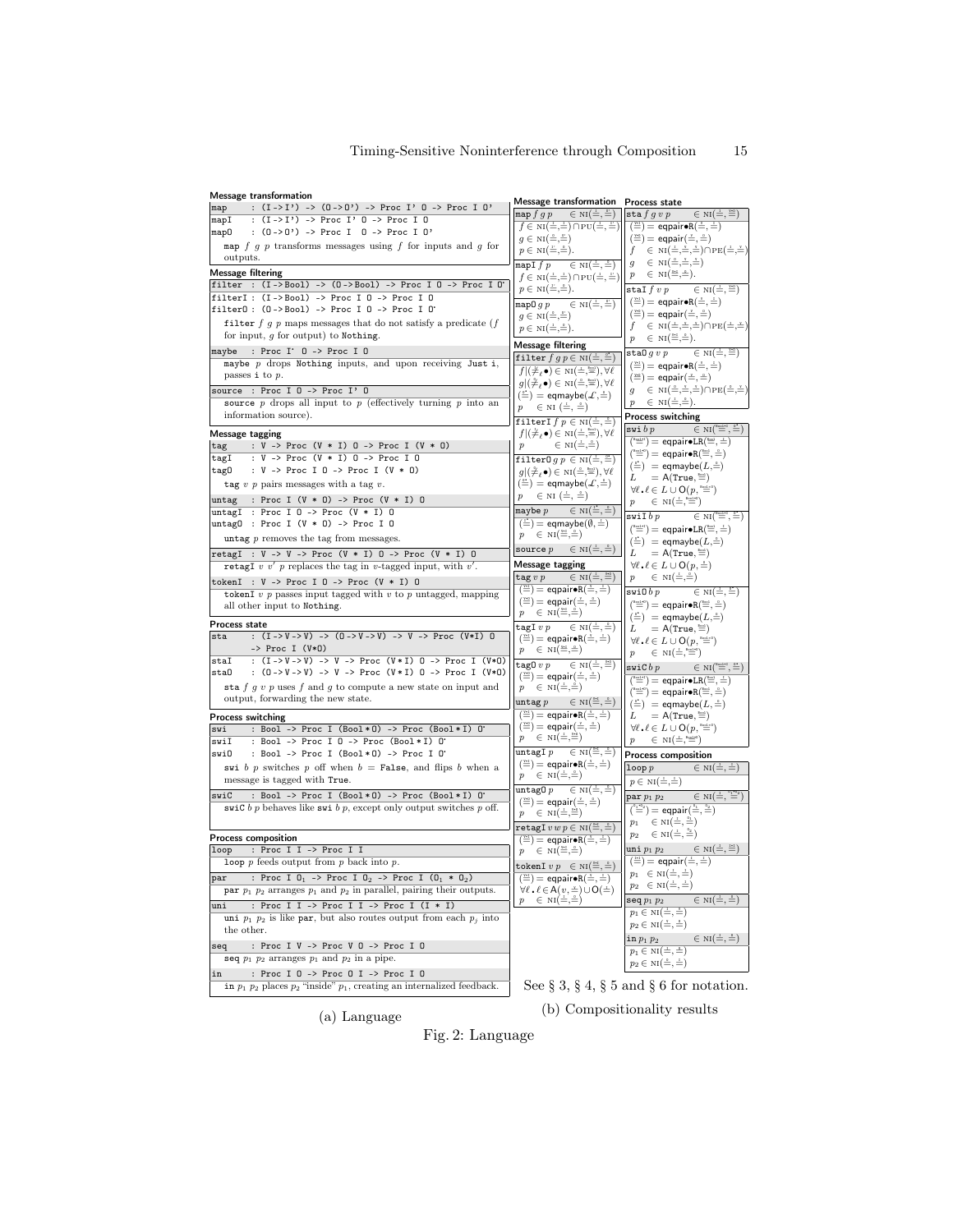$\mathcal{R}_1 = \{ \langle \hat{s}, \texttt{SE} \ \ell \ \hat{p} \rangle \mid \texttt{SE} \ \ell \ \hat{p} \stackrel{\hat{s}}{\longrightarrow} \} \quad \mathcal{R}_0 = \{ \langle \hat{s}, \texttt{SE} \ \ell \ \hat{p} \rangle \mid \hat{s} \in (Eff \ \mathbb{M} \ \{cn \mid \texttt{lev}(c) = \ell\}^{\scriptscriptstyle\bullet}\})^{\omega} \}$ In the "true" case,  $SE$  replaces  $\ell'$ -unobservable input with Nothing (by definition of  $obs_{\ell}$ ), which in turn gets dropped by maybe. Since  $\ell'$ -observable inputs are only  $\ell'$ -( $\stackrel{*}{\equiv}$ )-observably equivalent with themselves, this together gives that changes in  $\ell'$ -unobservable input to (SE  $\ell$  p) never propagate into p. Thus, we can show that  $\mathcal{R}_1$  which relates streams to processes very tightly, is a  $\ell'$ - $(\stackrel{\text{w}}{=})$ -streamsimulation. It is also easy to see that  $\langle s, SE \ell \, p \rangle \in \mathcal{R}_1$ . In the "false" case, we use a different observation:  $SE$  maps all output from  $p$  to Nothing if it is not a message on a  $\ell$ -labeled channel (by definition of  $\text{prj}_{\ell}$ ). Since messages on  $\ell$ -labeled channels are  $\ell'$ -( $\equiv$ )-equivalent to Nothing, none of the outputs from SE  $\ell$  p are  $\ell'$ -observable. This lets us use  $\mathcal{R}_0$ . To establish  $\langle s, SE \ell \, p \rangle \in \mathcal{R}$ , we use the following lemma. ■ Lemma 1:  $\forall p, \ell$ . (SE  $\ell$   $p$ )  $\in$  *IProc* M  $\{cn \mid \text{lev}(c) = \ell\}$ .  $\blacksquare$ 

**Scheduler processes.** Our two variations of SME execute  $\ell$ -copies concurrently, with executions coordinated by a scheduler process. A scheduler chooses which process copy goes next by outputting its security level. Like previous work on SME [10,20,34], our schedulers receive no input. This simplifies reasoning (this way, schedulers cannot leak information [20]). Our schedulers are rich enough to express practical scheduling strategies, including Round-Robin scheduling.

The set of schedulers is  $\overline{IProc} \emptyset \mathcal{L}$ . Since schedulers receive no input, we make scheduler choices public. We define  $\ell' \stackrel{\scriptscriptstyle{\mathsf{d}}}{\scriptscriptstyle{\mathsf{d}}}\ell''$  iff  $\ell' = \ell''$ . Let  $(\stackrel{\scriptscriptstyle{\mathsf{d}}}{\scriptscriptstyle{\mathsf{d}}}) = \mathsf{eqmaybe}(\mathcal{L},\stackrel{\scriptscriptstyle{\mathsf{d}}}{\scriptscriptstyle{\mathsf{d}}})$ , and let  $(\triangleq_{\ell}) = {\langle \langle \bullet, \bullet \rangle \rangle}, \forall \ell$ . Since schedulers receive no input, the following is clear. Corollary 2:  $\forall p \in \text{IProc } \emptyset \text{ (} \text{Maybe } \mathcal{L} \text{)}.$   $p \in \text{NI}(\frac{\emptyset}{n})$  $\equiv$ ).

Secure multi-execution, preemptive. Our first variation of SME schedules  $\ell$ -copies preemptively. Example SME schedulers of this sort are Multiplex-2 [20], and the deterministic fair schedulers [34]. In this variation, the  $\ell$ -copies run in parallel with a scheduler. In each time unit, the scheduler can switch one of the process copies on or off (preempting it).

The SME<sub>P</sub> combinator in Listing 1.2 achieves this effect. Here, SME<sub>P</sub>  $p_S$  p securely executes a H- and a L-copy of a process  $p$  in parallel (line



5). These *l*-copies are made switchable by  $SwC_{P}$  (defined later). The scheduler  $p_{S}$ interacts with these switches by means of the in construct. Whereas in ensures  $p<sub>s</sub>$  interacts only with the  $\ell$ -copies, source makes this interaction unidirectional.

Before explaining the maps on line 3, let's delve into  $SwC_{P}$ , in Listing 1.3. Besides making *p* preemptively switchable (by swiI), (SwC<sub>p</sub>  $\ell$  p) defines the interface between an  $\ell$ -copy and

```
\n
$$
\begin{bmatrix}\nSwC_P : \mathcal{L} \rightarrow \text{IProc M M} \rightarrow \text{IProc (Either } \mathcal{L} M) M \\
SwC_P \ell p = \\
map1 \text{ tobm}_{\ell} \quad (swil False (maybe p))\n\end{bmatrix}
$$
\nwhere\n
$$
\begin{bmatrix}\n\text{where } \\
\text{tobm} \quad \mathcal{L} \rightarrow \text{Either } \mathcal{L} M \rightarrow \text{Bool} * M \\
\text{tobm} \quad \ell \quad (\text{Right } m) = (\text{False, Just } m) \\
\text{tobm} \quad \ell \quad (\text{Left Notbing}) = \{\text{False, Notbing}\} \\
\text{tobm} \quad \ell \quad (\text{Left (Just } \ell') = \{\ell == \ell', \text{Notbing}\} \\
\text{Listing 1.3: Switch Copy, Preemptive}\n\end{bmatrix}
$$
\n
```

the scheduler. As the type of  $\mathsf{SwC}_{\mathsf{P}}$  indicates,  $(\mathsf{SwC}_{\mathsf{P}} \ell_p)$  receives switch commands from the scheduler, and messages from the environment. Function tobm specifies how (SwC<sub>P</sub>  $\ell$  p) reacts to input. The function outputs a pair  $\langle b, \dot{m} \rangle$ ; b determines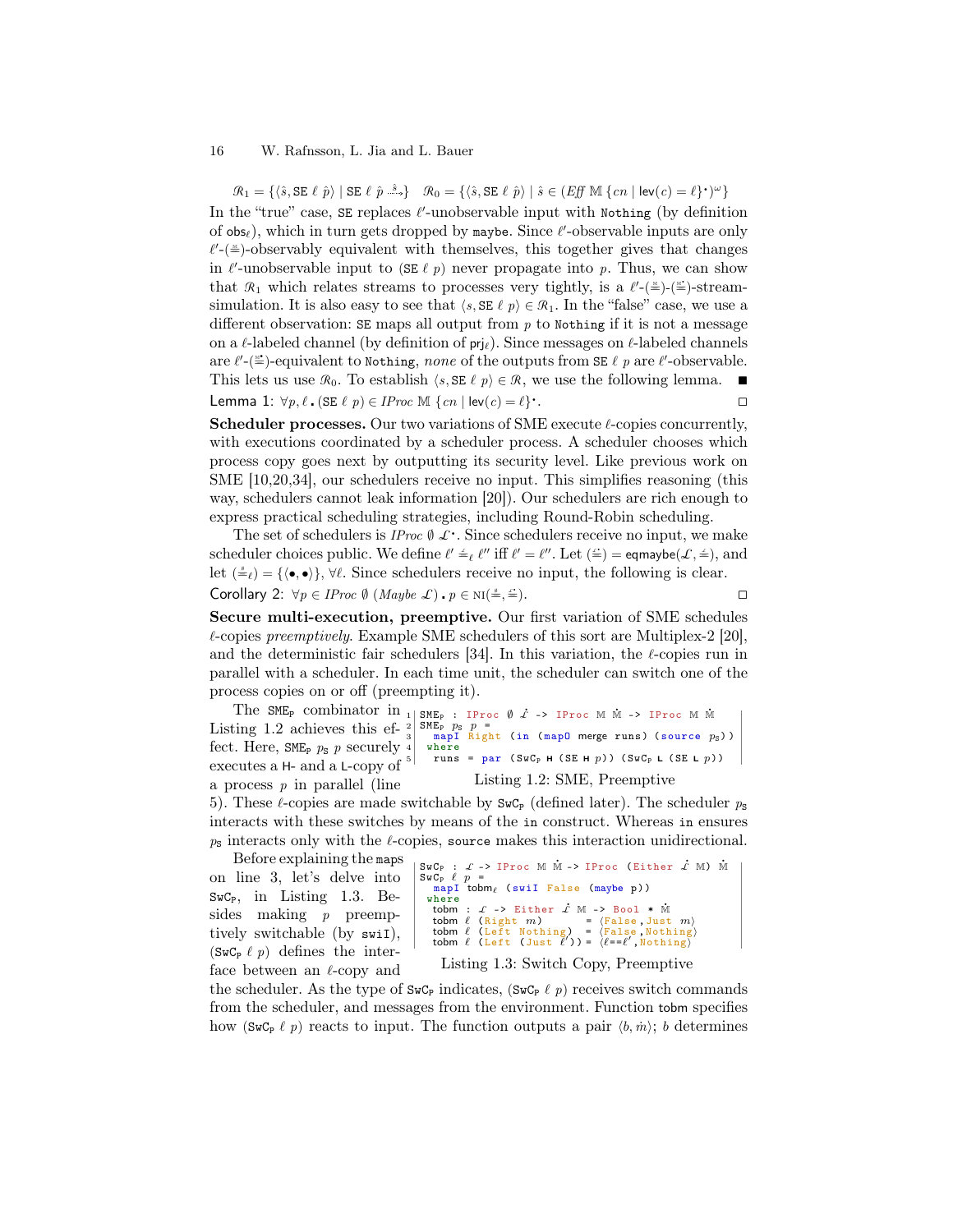whether the switch should be flipped, and  $\dot{m}$  is the input message (if any) to p. Here,  $b = \text{True}$  iff the input is  $\ell$  from the scheduler, and  $\dot{m} = \text{Just } m$  iff the input is m from the environment.

Note that tobm only changes how data is packaged  $w/o$  changing the data itself (except  $\ell = \ell'$ , which is public). Thus, tobm is noninterfering. This, together with our compositionality results, gives us that  $SwC<sub>P</sub>$  is security-preserving.

Corollary 3:  $\forall p, \ell \cdot p \in \text{NI}(\frac{M}{m}, \frac{M^2}{m}) \implies (\text{SwC}_{P} \ell p) \in \text{NI}(\frac{1}{m}, \frac{M^2}{m}),$ where  $I = Either \mathcal{L} \cdot \mathbb{M}$  and  $(\frac{1}{n}) =$  eqeither $(\frac{1}{n})$  $\equiv$ ).

In Listing 1.2 line 3, Right maps environment input into Either  $\mathcal{L}^{\bullet}$ . M (the space of values switched  $\ell$ -copies receive). Finally, merge projects each pair of output messages (if any) from the  $\ell$ -copies to a single message. It does so by preferring the right component, choosing the left component only if the right component is Nothing. We define merge :  $O \cdot \times O \cdot \to O \cdot$  as follows.

$$
\text{merge } \langle \dot{o}, \text{Nothing} \rangle = \dot{o} \qquad \text{merge } \langle \text{-.} , \text{Just } o \rangle = \text{Just } o
$$

Lemma 2:  $\forall \ell_{\mathbf{H}}, \ell_{\mathbf{L}} \cdot \ell_{\mathbf{H}} \not\sqsubseteq \ell_{\mathbf{L}} \implies (\text{merge}|I) \in \text{NI}(\stackrel{\text{M22}}{=}, \stackrel{\text{M23}}{=}),$ where  $\binom{m}{n} = \text{eqpair}(\equiv, \equiv)$  and  $I = \{cn \mid \text{lev}(c) = \ell_H\} \cdot \times \{cn \mid \text{lev}(c) = \ell_L\} \cdot$  $\Box$ By Lemma 1, the output space of  $(\text{SwC}_{\text{P}} \ell (\text{SE } \ell p))$  is  $\{cn \mid \text{lev}(c) = \ell\}$ . Corollary 4:  $\forall p, \ell$ .  $(SwC_p \ell (SE \ell p)) \in IProc I O$ ,

where  $O = \{cn \mid \text{lev}(c) = \ell\}$  and  $I = Either \mathcal{L} \cdot \mathbb{M}$ .

Now,  $\{cn \mid \text{lev}(c) = \text{H}\}\times \{cn \mid \text{lev}(c) = \text{L}\}\$ is the output space of runs. This lets us invoke Lemma 2 on the map0 merge part of  $\text{SME}_P$ . By invoking the compositionality results for source, in and mapI, we get a proof of soundness of SME<sub>P</sub>.

# Corollary 5:  $\forall p_S, p$ . (SME<sub>P</sub>  $\ell$   $p$ )  $\in$  NI( $\stackrel{\text{M}}{=}$ ,

 $\equiv$ ). This venture highlights the power of our approach: it enables SME to simply

be implemented, reducing soundness to proving properties of simple components. Secure multi-execution, cooperative. Our second variation of SME schedules  $\ell$ -copies *cooperatively*. An example scheduler of this sort is select<sub>lowprio</sub> [10], implemented in FlowFox [9] on a per-event basis. Here, processes are arranged like in  $SME<sub>p</sub>$ . The key difference is that at only one process (including the scheduler) can be active at a time. An active process remains active until it releases control. When an  $\ell$ -copy does, the scheduler receives control, remaining active until it determines which process copy to activate, and activates it.

However, as we will confirm, this approach has a timing leak: allowing the Hcopy to control when it releases control to the scheduler means that the time at which the L-copy is subsequently activated can depend on H information [20,34].<br>The SWE-combinator  $+SME \rightarrow \text{TECC} \stackrel{\text{def}}{=} \frac{1}{2} \sum_{k=1}^{n} \sum_{k=1}^{n} \frac{1}{2} \sum_{k=1}^{n} \frac{1}{2} \sum_{k=1}^{n} \frac{1}{2} \sum_{k=1}^{n} \frac{1}{2} \sum_{k=1}^{n} \frac{1}{$ 

The SME<sub>C</sub> combinator, in Listing 1.4, implements this approach. The structure is exactly like SME<sub>P</sub>. However, a few combinators have been modified. First, the type of  $SME<sub>c</sub>$ is different; processes to be multi-executed are now

SWE<sub>C</sub> : Proc C 
$$
\emptyset
$$
  $\dot{x} \rightarrow \text{IProc M (Bool*M)} \rightarrow \text{IProc M M}$   
\nSME<sub>C</sub>  $p_S$   $p =$   
\nmap Right and (in (map0 merge runs) (SwS<sub>C</sub>  $p_S$ ))  
\nwhere  
\nruns = par (SwC<sub>C</sub> H (SE<sub>C</sub> H p)) (SwC<sub>C</sub> L (SE<sub>C</sub> L p))  
\nListing 1.4: SME, Cooperative  
\nSwC<sub>C</sub> :  $\dot{x} \rightarrow \text{IProc M (Bool*M)}$   
\n $\rightarrow \text{IProc (Either } \dot{x} \text{ M) (Bool*M)}$   
\nSwC<sub>C</sub>  $\ell$   $p =$   
\nmap tobm<sub>C</sub> tobm' (Sul\*M) (Bool\*M)  
\nSwC<sub>C</sub>  $\ell$   $p =$   
\nmap tobm<sub>C</sub> tobm' (Sul\*G) (Bool\*M)  
\nwhere // tobbm and tobm' omitted; see TR.  
\nListing 1.5: Switch Copy, Cooperative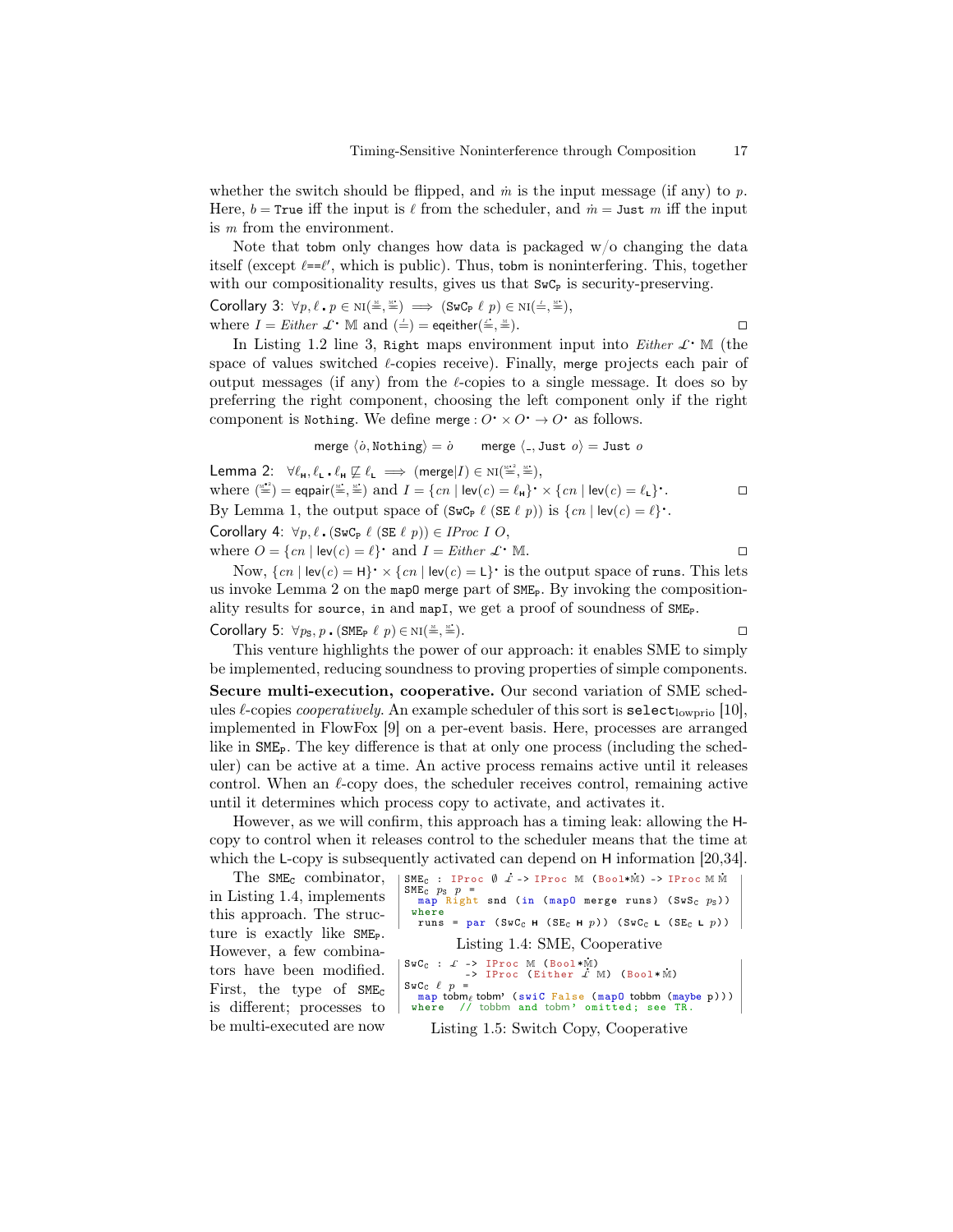IProc  $M$  (Bool  $\times$  M). The Boolean output signifies control release. Second, SE needs to be modified slightly as a result. The new combinator,  $SE<sub>c</sub>$ , enforces ni; see the TR [33] for details. Third, the process switch needs to be updated to match this new scheduling semantics. The new switch,  $S \mathbf{w} \mathbf{C}_c$ , is given in Listing 1.5. Compared to  $SwC_{P}$ ,  $SwC_{C}$  replaces swill with swic, and propagates a release signal from the process to both swiC and the scheduler. The following should thus be of no surprise.

Corollary 6:  $\forall p, \ell \cdot p \in \text{NI}(\frac{M}{m}, \frac{m}{m}) \implies (\text{SwC}_{\text{C}} \ell p) \in \text{NI}(\frac{m}{m}, \frac{m}{m})$ , where  $I = Either \mathcal{L} \cdot \mathbb{M}$ ,  $O = Bool \times \mathbb{M}$ ,  $(\frac{1}{n}) =$  eqeither $(\frac{2}{n}, \frac{1}{n})$ , and  $(\frac{2}{n}) =$  eqpair(eqat( $Bool, \ell$ ),  $\frac{1}{n}$ ).

Here, eqat defines that values are observable only to principals at or above a given level; for all  $\ell$ , eqat $(A, \ell)$  is the least equivalence relation  $(\triangleq_{\ell})$  satisfying

> $a \triangleq_{\ell'} a'$  iff  $\ell \not\sqsubseteq \ell' \vee a = a$  $a \triangleq_{\ell'} \bullet \text{ iff } \ell \not\sqsubseteq \ell'.$

SwS<sub>C</sub> : IProc  $\emptyset$   $\dot{\mathcal{L}}$  -> IProc (Bool\*M) (Either  $\dot{\mathcal{L}}$  M)<br>SwS<sub>C</sub> b p = map tobu toelm ( swiC True ( map 0 tobelm ( source p ) ) ) where // tobu, toelm and tobelm in TR. switch follows the structure Listing 1.6: Switch Scheduler, Cooperative Things start to go wrong in the scheduler switch,  $SwS_c$ , sketched in Listing 1.6. This of SwS<sub>P</sub>. When switched on (by a  $\ell$ -copy), SwS<sub>c</sub> remains active until it produces a security level  $\ell$  (which, in turn, by SME<sub>c</sub>, switches the  $\ell$ -copy on).

Now a problem emerges in swiC. Since the Boolean used to switch the scheduler comes from the H- and the L-copy, L needs to be oblivious to the scheduler process. However, the scheduler process outputs security levels to the L-copy, which are L. If we instead make security levels  $H$ , Corollary 6 becomes false; the switch signal sent to the L-copy becomes H, forcing the switch on the L-copy to be H, and since L is not oblivious to the L-copy, a leak can occur. There thus appears to be an irreparable conflict in this variation of SME; L output must be independent of H input, but the time at which the L-copy regains control depends on output from the H-copy, which depends on H input.

### 8 Related Work

We discuss work in areas most related to ours: information-flow control of timing channels, timed interaction, and theories of information-flow secure composition. Timing channels. Timing channels can be categorized as internal and external [39]. Several program analyses and transformations have been proposed to stop leaks through external channels. Proposed white-box approaches include the following. Hedin and Sands developed a type system that rejects programs for which the time it takes to reach the point of the L effect can depend on H [14]. Zhang et al. [47] annotate statements in an imperative language with a read and write label expressing how information can flow through the runtime. Agat [1] gave a program transformation which, in a program that passes Denning-style enforcement [41] (which rules out explicit and implicit flows), pads H ifs and bans H whiles. Askarov et al. [5] present a black-box timing leak mitigator. Here, outputs are queued, and released FIFO according to a pre-programmed schedule. If no output is in the FIFO when a release is scheduled, the schedule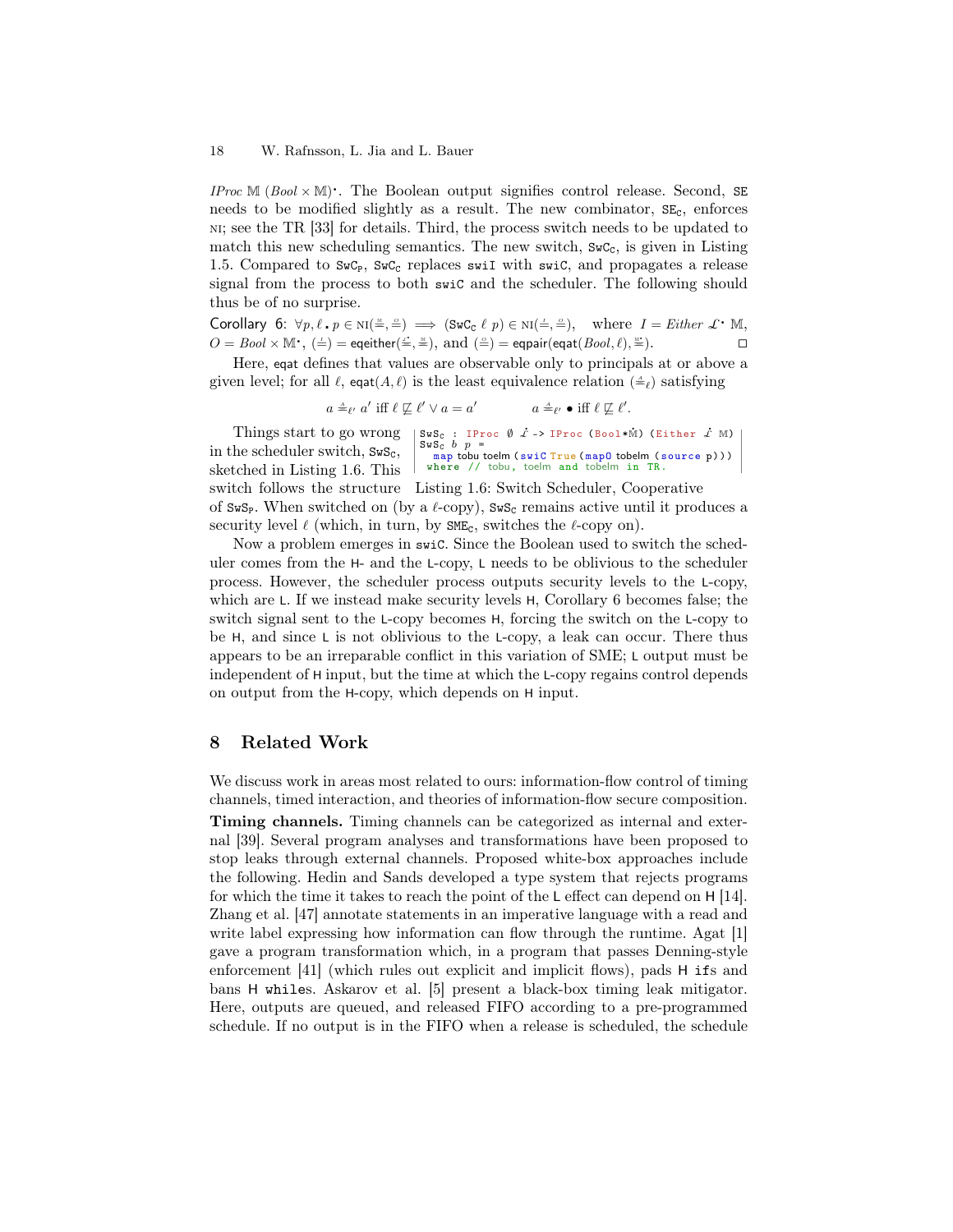is updated (i.e. slowed). This places a logarithmic bound on timing leaks. Devriese and Piessens [10] formalize secure multi-execution (SME) that executes a program multiple times, once for each security level, while carefully dispatching inputs and ensuring that an execution at a given level is responsible for producing outputs for sinks at that level.

Whereas the above approaches performs little or no exploration of compositionality, we demonstrate that our timing-sensitive noninterference is preserved under composition. Our combinators can be used to prove timing-sensitive noninterference in large systems, by construction. By implementing SME, we have shown that it is compatible with our theory. The mitigations are not compatible with our theory as-is, since these allow leaks through timing, whereas our theory allows no leaks. Modifying our theory to accommodate these is a promising line of future work. The compatibility of the other approaches to our theory is unclear as they make environment assumptions that may be incompatible with ours. Compared to [14], our discrete-timed model is simplistic. We note, however, that no part of our theory places restrictions on how fine the discretization of time can be. Our work focuses on eliminating external timing channels, because they have been demonstrated to be exploitable [6,22,11,30], and because internal timing channels are caused by external timing channels of subcomponents.

Timed interaction. Timed models of interaction have been studied extensively in a process algebraic setting [15,29,40,8,13]. The prevalent approach [15,40,8,13] has been to introduce a special timed tick action to the model, leaving synchronization constructs untimed. This special action requires special attention in the theory; for instance, it is useful to require that processes never prevent time from passing by engage in infinite interaction (weakly time alive). Instead, our model times output, alleviating the need to introduce a special action and machinery around it. This yields a cleaner theory; for instance, progress is already built into our definition of interactive process. While this does limit how much work a process can do in a time unit, we point out that the discretization of time can be arbitrarily fine. Whereas these calculi mostly use bisimulation to compare processes, our simulation relation is more forgiving when it comes to reasoning about nondeterministic choice. Since our theory operates on transition systems as opposed to on a language of processes, our theory is more general.

Focardi and Gorrieri's paper [13] merits special mention, since it focuses on information-flow secure interaction. Their security properties are bisimulationbased, with the H part of environment modeled explicitly as a process in their language that bind all H channels, and only interact on H channels. In contrast, our environments are implicit, and can e.g. be any interactive process.

Timed I/O Automata [21] are real-time finite-state systems that synchronize through discrete, timeless actions. Like our interactive processes, these systems are assumed to be input total, and it is assumed time can pass. However, like the process algebras, passage of time is separate from synchronization.

In summary, while our model of time is weaker than those in some other timed computation models (notably, dense time), time can be discretized as needed, and conflating output with passage of time greatly simplifies our theory.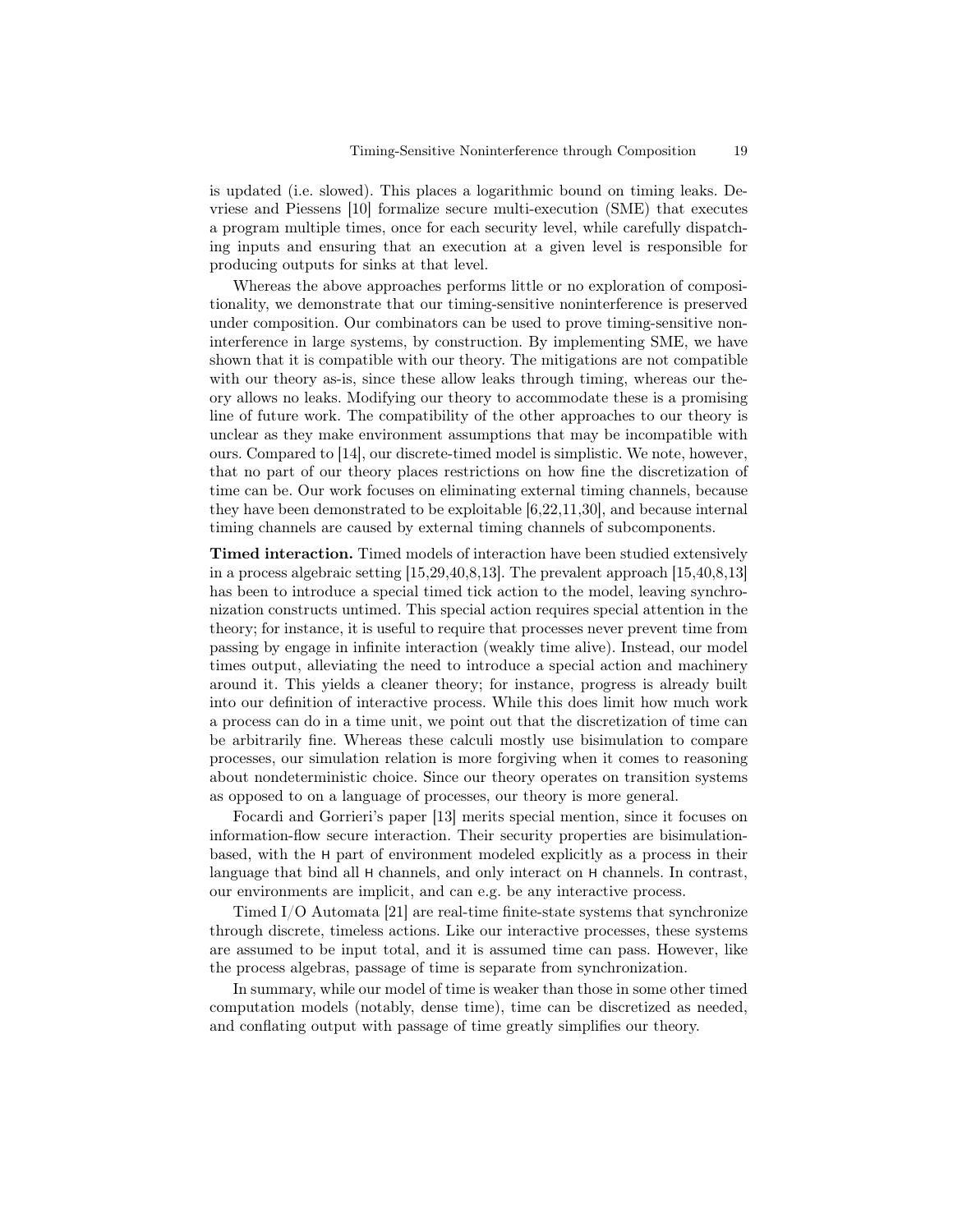Theories for secure composition (information-flow). With his seminal paper [26], McCullough sparked a study into information-flow secure composition of nondeterministic systems in the 80s that continues to this day [19,42,28,44,24,35]. This work studies the relative merits of several trace-based formalizations of possibilistic progress-sensitive noninterference [3,4], in terms of whether they are preserved under e.g. universal composition, sequential composition (aka. cascade), and feedback. Whereas some properties are preserved under all of these [19], others fail for some combinators, most notably feedback [43]. These models are all untimed. It would be worthwhile to apply our timing model in these settings and explore how these security properties classify programs. Requiring that the presence of all output is L is a good starting point, since this makes these properties timing-sensitive in our timing model. However, more work may be needed, since the system models differ subtly (e.g. they are not all input total). Our simulation relation is inspired by Rafnsson and Sabelfeld [35]. While their relation was designed to facilitate an inductive proof principle, ours is designed around a coinductive proof principle. Our simulation is simpler as a result.

Meanwhile, secure composition has been studied in great detail in a process algebraic setting [12,37,16,36,17,31], Parallel composition is one of the defining features of process algebra, making compositional reasoning a key concern. In contrast to this work (which studies compositionality of parallel composition), our work studies compositionality of a language of combinators. Further, our model is timed, while these are not. Finally, the behavioral equivalence of choice is bisimulation, which we find to be too strict for possibilistic noninterference.

More recently, secure composition has been explored in a shared-memory concurrent setting [25,2]. Here, the system model is a fixed pool of threads, interacting via. a shared memory. The main challenge here is developing a security condition that is sensitive to the assumptions that each thread makes on whether other threads can read or write to shared variables. For instance, the right-component of the Clark-Hunt example in § 2 assumes that no other thread reads X, and thus, the two components cannot be securely composed since the left-component violates this assumption. However, the system model is untimed, arranges threads in a fixed, flat structure, and only considers parallel composition. In contrast, our system model is timed, and our combinators enable modeling fairly arbitrary structures of interacting processes (including shared memory concurrency), as demonstrated in  $\S$  7. The assumptions and guarantees considered here are, however, a promising way of making compositionality results more fine-grained; exploring this in our theory is a worthwhile direction of future work.

All of these approaches consider only combinators that passively glue together two processes, facilitating interaction. In contrast, our combinators actually do something, e.g. maintain state, switch processes on or off, and transform messages. As a result, our theory presents a rich toolset for reasoning about secure composition, made even richer by its generic nature (arbitrary message types, combinators parameterized by functions, etc.).

Acknowledgment This research was supported in part by US Navy grant N000141310156 and NSF grants 1320470.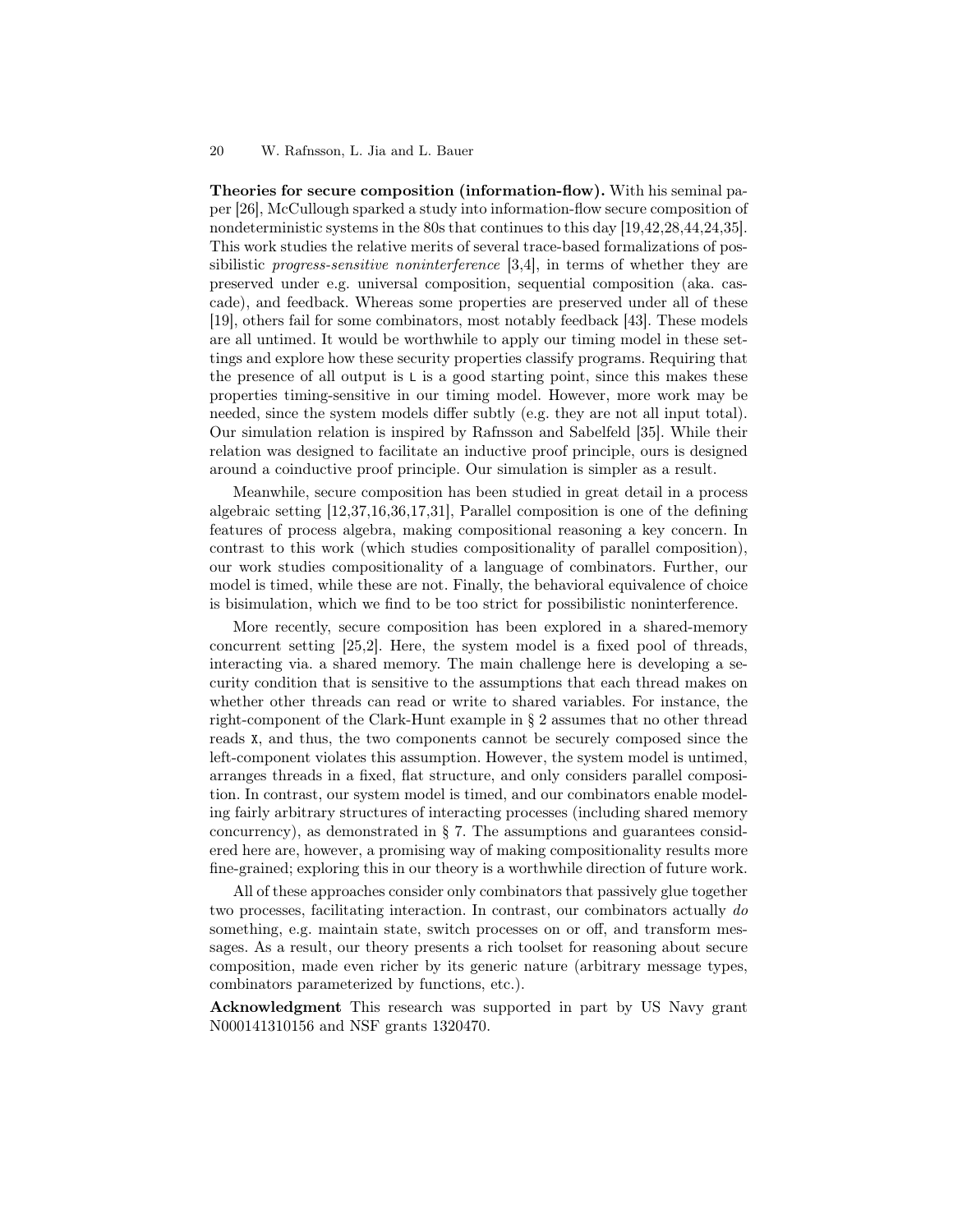### References

- 1. J. Agat. Transforming out timing leaks. In Proc. ACM Symp. on Principles of Programming Languages, pages 40–53, Jan. 2000.
- 2. A. Askarov, S. Chong, and H. Mantel. Hybrid Monitors for Concurrent Noninterference. In CSF, pages 137–151, 2015.
- 3. A. Askarov, S. Hunt, A. Sabelfeld, and D. Sands. Termination-Insensitive Noninterference Leaks More Than Just a Bit. In ESORICS, pages 333–348, 2008.
- 4. A. Askarov and A. Sabelfeld. Tight enforcement of information-release policies for dynamic languages. In CSF, July 2009.
- 5. A. Askarov, D. Zhang, and A. C. Myers. Predictive Black-box Mitigation of Timing Channels. In CCS, pages 297–307. ACM, 2010.
- 6. D. Brumley and D. Boneh. Remote timing attacks are practical. Comput. Netw., 48(5):701–716, Aug. 2005.
- 7. D. Clark and S. Hunt. Noninterference for Deterministic Interactive Programs. In Workshop on Formal Aspects in Security and Trust (FAST'08), Oct. 2008.
- 8. F. Corradini, D. D'Ortenzio, and P. Inverardi. On the relationships among four timed process algebras. Fundamenta Informaticae, 38(4):377–395, 1999.
- 9. W. De Groef, D. Devriese, N. Nikiforakis, and F. Piessens. Flowfox: a web browser with flexible and precise information flow control. In CCS, pages 748–759, 2012.
- 10. D. Devriese and F. Piessens. Non-Interference Through Secure Multi-Execution. In Proc. IEEE Symp. on Security and Privacy, May 2010.
- 11. E. W. Felten and M. A. Schneider. Timing attacks on web privacy. In ACM Conference on Computer and Communications Security, pages 25–32, 2000.
- 12. R. Focardi and R. Gorrieri. A Classification of Security Properties for Process Algebras. J. Computer Security, 3(1):5–33, 1995.
- 13. R. Focardi, R. Gorrieri, and F. Martinelli. Real-time information flow analysis. IEEE J. Selected Areas in Communications, 21(1):20–35, Jan. 2003.
- 14. D. Hedin and D. Sands. Timing aware information flow security for a javacard-like bytecode. Electron. Notes Theor. Comput. Sci., 141(1):163–182, Dec. 2005.
- 15. M. Hennessy and T. Regan. A temporal process algebra. In FORTE, pages 33–48. North-Holland Publishing Co., 1990.
- 16. K. Honda, V. Vasconcelos, and N. Yoshida. Secure Information Flow as Typed Process Behaviour. In ESOP, pages 180–199, 2000.
- 17. K. Honda and N. Yoshida. A uniform type structure for secure information flow. In POPL, pages 81–92, Jan. 2002.
- 18. B. Jacobs and J. Rutten. A tutorial on (co)algebras and (co)induction. EATCS Bulletin, 62:62–222, 1997.
- 19. D. M. Johnson and F. J. Thayer. Security and the Composition of Machines. In CSFW, pages 72–89. MITRE Corporation Press, 1988.
- 20. V. Kashyap, B. Wiedermann, and B. Hardekopf. Timing- and termination-sensitive secure information flow: Exploring a new approach. In Proc. IEEE Symp. on Security and Privacy, 2011.
- 21. D. K. Kaynar, N. Lynch, R. Segala, and F. Vaandrager. Timed i/o automata: A mathematical framework for modeling and analyzing real-time systems. In RTSS, pages 166–177. IEEE, 2003.
- 22. P. C. Kocher. Timing attacks on implementations of Diffie-Hellman, RSA, DSS, and other systems. In CRYPTO, pages 104–113, 1996.
- 23. N. A. Lynch and M. R. Tuttle. An Introduction to Input/Output Automata. CWI Quarterly, 2:219–246, 1989.